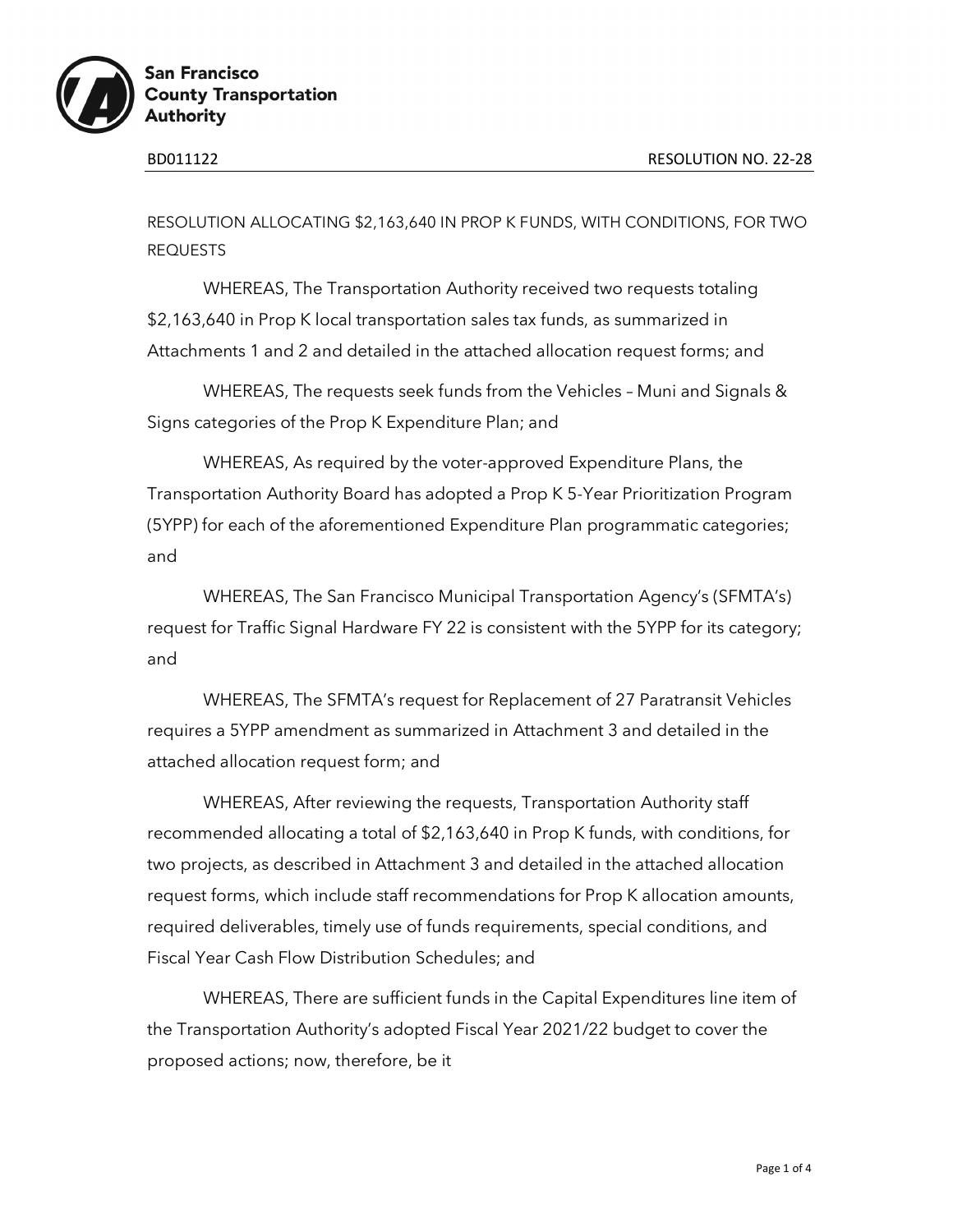

RESOLVED, That the Transportation Authority hereby amends the Prop K Vehicles – Muni 5YPP, as detailed in the attached allocation request forms; and be it further

RESOLVED, That the Transportation Authority hereby allocates \$2,163,640 in Prop K funds, with conditions, for two projects, as summarized in Attachment 3 and detailed in the attached allocation request forms; and be it further

RESOLVED, That the Transportation Authority finds the allocation of these funds to be in conformance with the priorities, policies, funding levels, and prioritization methodologies established in the Prop K Expenditure Plan, the Prop K Strategic Plan and the relevant 5YPPs; and be it further

RESOLVED, That the Transportation Authority hereby authorizes the actual expenditure (cash reimbursement) of funds for these activities to take place subject to the Fiscal Year Cash Flow Distribution Schedules detailed in the attached allocation request forms; and be it further

RESOLVED, That the Capital Expenditures line item for subsequent fiscal year annual budgets shall reflect the maximum reimbursement schedule amounts adopted and the Transportation Authority does not guarantee reimbursement levels higher than those adopted; and be it further

RESOLVED, That as a condition of this authorization for expenditure, the Executive Director shall impose such terms and conditions as are necessary for the project sponsor to comply with applicable law and adopted Transportation Authority policies and execute Standard Grant Agreements to that effect; and be it further

RESOLVED, That as a condition of this authorization for expenditure, the project sponsor shall provide the Transportation Authority with any other information it may request regarding the use of the funds hereby authorized; and be it further

RESOLVED, That the Capital Improvement Program of the Congestion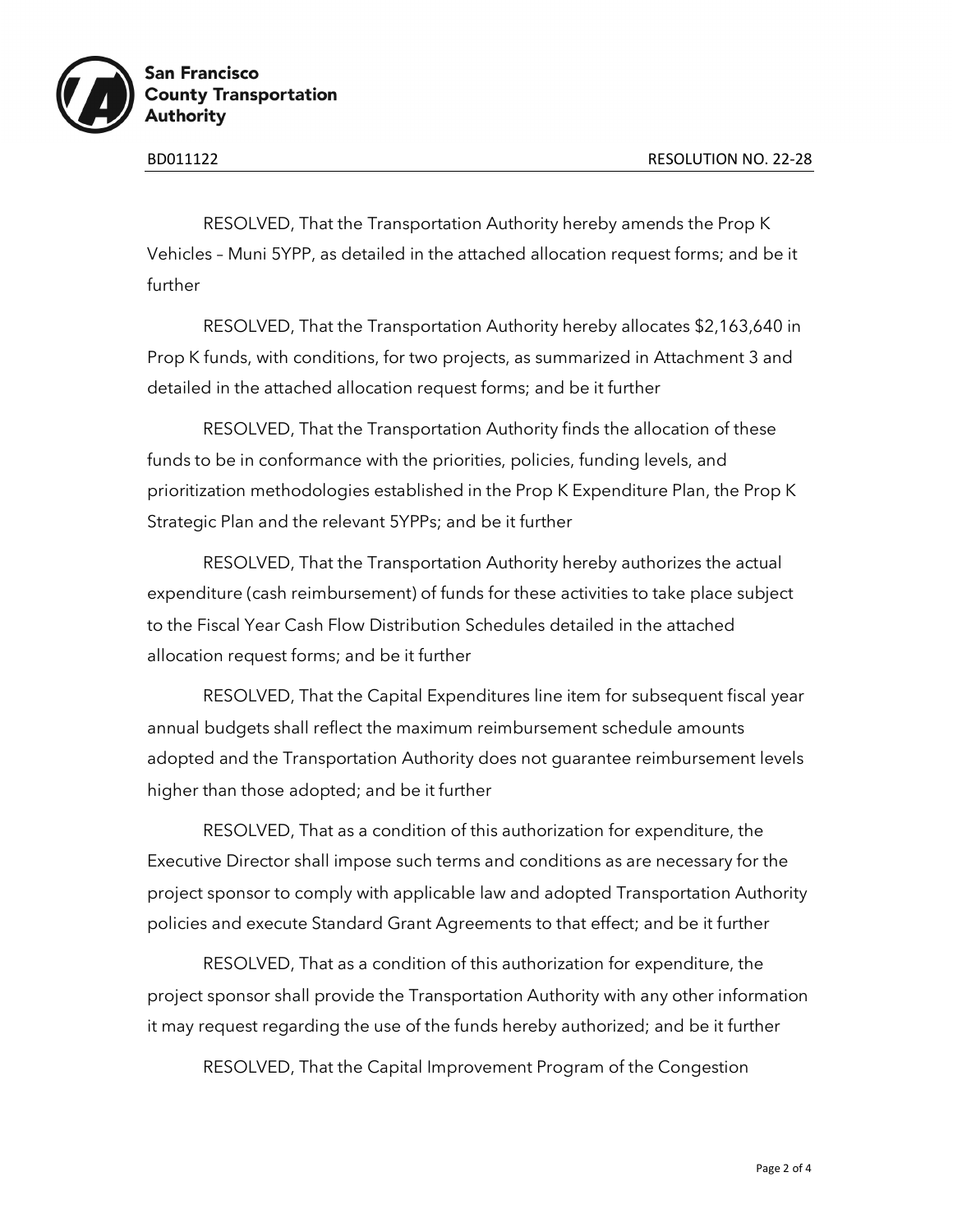

Management Program, the Prop K Strategic Plan and the relevant 5YPPs are hereby amended, as appropriate.

Attachments:

- 1. Summary of Requests Received
- 2. Brief Project Descriptions
- 3. Staff Recommendations
- 4. Prop K and Prop AA Allocation Summaries FY 2021/22
- 5. Allocation Request Forms (2)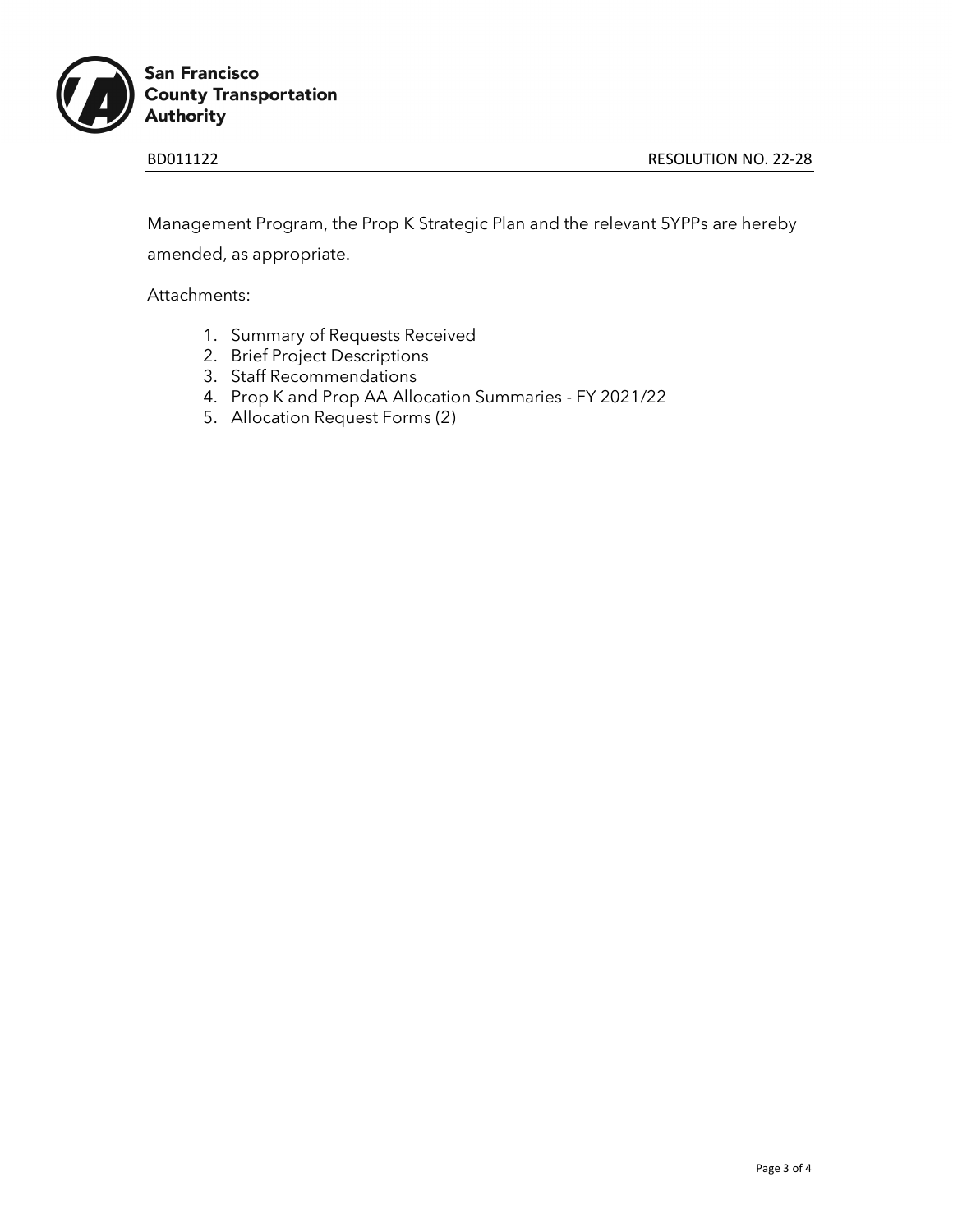|        |                          |                                 |                                 |      |                                  |                                                    | Leveraging                                          |                                                                |                         |                                |
|--------|--------------------------|---------------------------------|---------------------------------|------|----------------------------------|----------------------------------------------------|-----------------------------------------------------|----------------------------------------------------------------|-------------------------|--------------------------------|
| Source | EP Line No./<br>Category | Project<br>Sponsor <sup>2</sup> | <b>Project Name</b>             |      | Current<br><b>Prop K Request</b> | <b>Total Cost for</b><br><b>Requested Phase(s)</b> | Expected<br>Leveraging by<br>$EP$ Line <sup>3</sup> | Actual<br>Leveraging by<br>Project<br>Phase $(s)$ <sup>4</sup> | Phase(s)<br>Requested   | District(s)                    |
| Prop K | 17M                      | <b>SFMTA</b>                    | Replace 27 Paratransit Vehicles |      | 1,503,640                        | $\mathbb{S}$<br>3,769,970                          | 84%                                                 | 60%                                                            | Design,<br>Construction | Citywide                       |
| Prop K | 33                       | <b>SFMTA</b>                    | Traffic Signal Hardware FY 22   |      | 660,000                          | $\mathbb S$<br>660,000                             | 79%                                                 | $0\%$                                                          | Construction            | 2, 3, 5, 6, 7,<br>8, 9, 10, 11 |
|        |                          |                                 |                                 |      |                                  |                                                    |                                                     |                                                                |                         |                                |
|        |                          |                                 | <b>TOTAL</b>                    | - \$ |                                  | 4,429,970                                          | 83%                                                 | $51\%$                                                         |                         |                                |

Footnotes

<sup>1</sup> "EP Line No./Category" is either the Prop K Expenditure Plan line number referenced in the 2021 Prop K Strategic Plan or the Prop AA Expenditure Plan category referenced in the 2017 Prop AA Strategic Plan, including: Street Repair and Reconstruction (Street), Pedestrian Safety (Ped), and Transit Reliability and Mobility Improvements (Transit) or the Traffic Congestion Mitigation Tax (TNC Tax) category referenced in the Program Guidelines.

<sup>2</sup> Acronyms: SFMTA (San Francisco Municipal Transportation Agency)

 $^3$  "Expected Leveraging By EP Line" is calculated by dividing the total non-Prop K funds expected to be available for a given Prop K Expenditure Plan line item (e.g. Pedestrian Circulation and Safety) by the total expected funding for that Prop K Expenditure Plan line item over the 30-year Expenditure Plan period. For example, expected leveraging of 90% indicates that on average non-Prop K funds should cover 90% of the total costs for all projects in that category, and Prop K should cover only 10%.

<sup>4</sup> "Actual Leveraging by Project Phase" is calculated by dividing the total non-Prop K or non-Prop AA funds in the funding plan by the total cost for the requested phase or phases. If the percentage in the "Actual Leveraging" column is lower than in the "Expected Leveraging" column, the request (indicated by yellow highlighting) is leveraging fewer non-Prop K dollars than assumed in the Expenditure Plan. A project that is well leveraged overall may have lower-thanexpected leveraging for an individual or partial phase.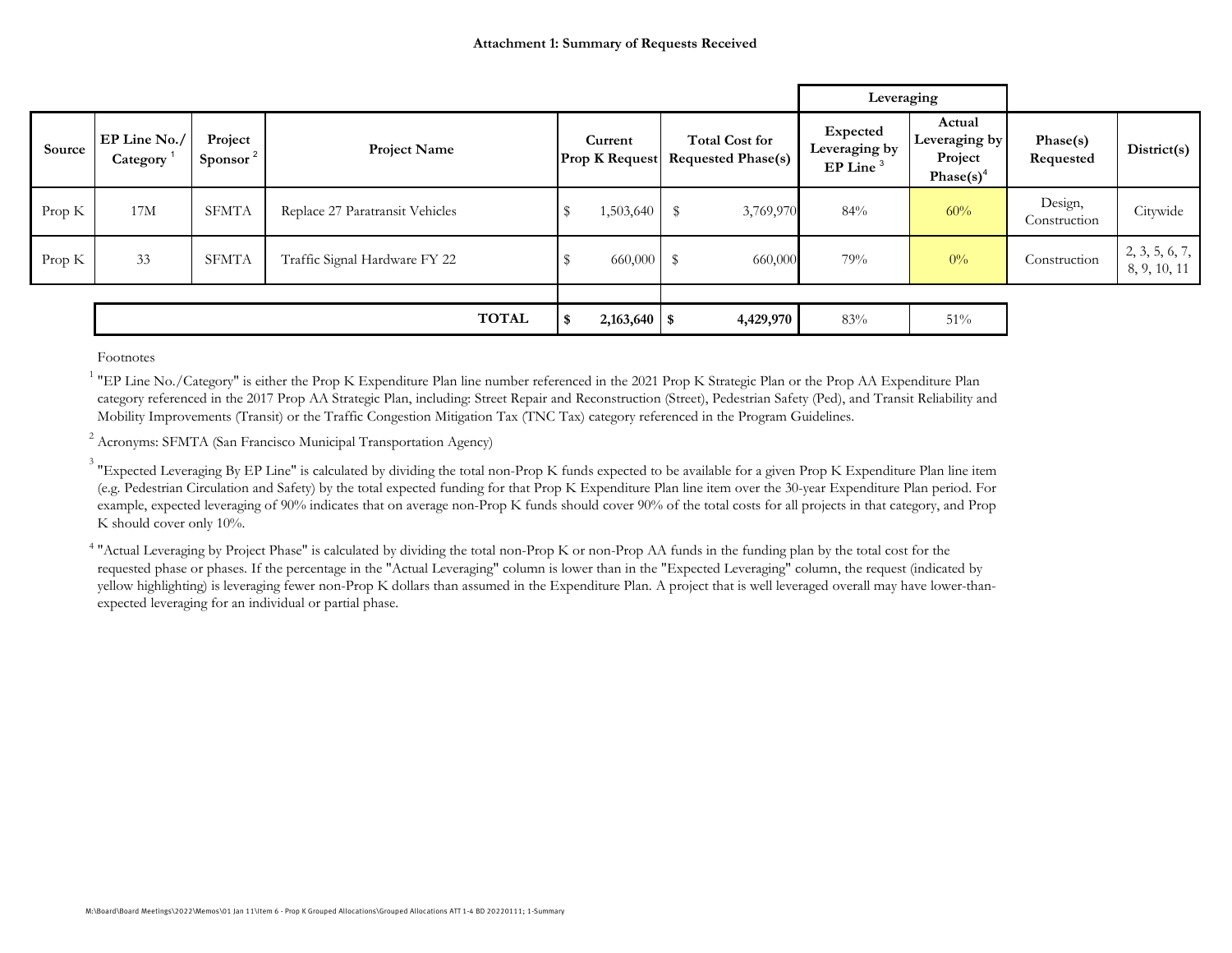## **Attachment 2: Brief Project Descriptions <sup>1</sup>**

| EP Line No./<br>Category | Project<br><b>Sponsor</b> | <b>Project Name</b>                     | Prop K Funds<br>Requested | <b>Project Description</b>                                                                                                                                                                                                                                                                                                                                                                                                                                                                                                                                                                                                                                                                                                                                          |
|--------------------------|---------------------------|-----------------------------------------|---------------------------|---------------------------------------------------------------------------------------------------------------------------------------------------------------------------------------------------------------------------------------------------------------------------------------------------------------------------------------------------------------------------------------------------------------------------------------------------------------------------------------------------------------------------------------------------------------------------------------------------------------------------------------------------------------------------------------------------------------------------------------------------------------------|
| 17M                      | <b>SFMTA</b>              | Replace 27 Paratransit<br>Vehicles      | \$<br>1,503,640           | Funds will be used to replace 27 paratransit vehicles that have reached the ends of their<br>useful lives. This procurement includes 26 vehicles with capacity for up to 14 ambulatory<br>passengers or 6 ambulatory passengers with up to 4 wheelchair passengers. The<br>procurement also includes one vehicle with a smaller footprint and less capacity but better<br>maneuverability for service to narrow streets and small parking areas. Procuring different<br>models of vehicles will provide operational flexibility for the ridership demands and service<br>routes. SFMTA will work with stakeholders over the next two months to finalize<br>specifications for the vehicle configurations. Vehicles are expected to be in service by<br>Summer 2023. |
| 33                       | <b>SFMTA</b>              | Traffic Signal Hardware<br><b>FY 22</b> | 660,000<br>\$             | Requested funds will be used to replace accessible pedestrian signals, signal controller<br>cabinets, and battery backup system cabinets that have exceeded or are nearing the end of<br>their useful life. Replacing the traffic signal hardware will help maintain SFMTA's traffic<br>safety assets in a state of good repair, which is critical to ensuring a safe and reliable<br>transportation system. Work will be carried out by City forces and all new equipment will<br>be operational by Summer 2024.                                                                                                                                                                                                                                                   |
|                          |                           | <b>TOTAL</b>                            | \$2,163,640               |                                                                                                                                                                                                                                                                                                                                                                                                                                                                                                                                                                                                                                                                                                                                                                     |

<sup>1</sup> See Attachment 1 for footnotes.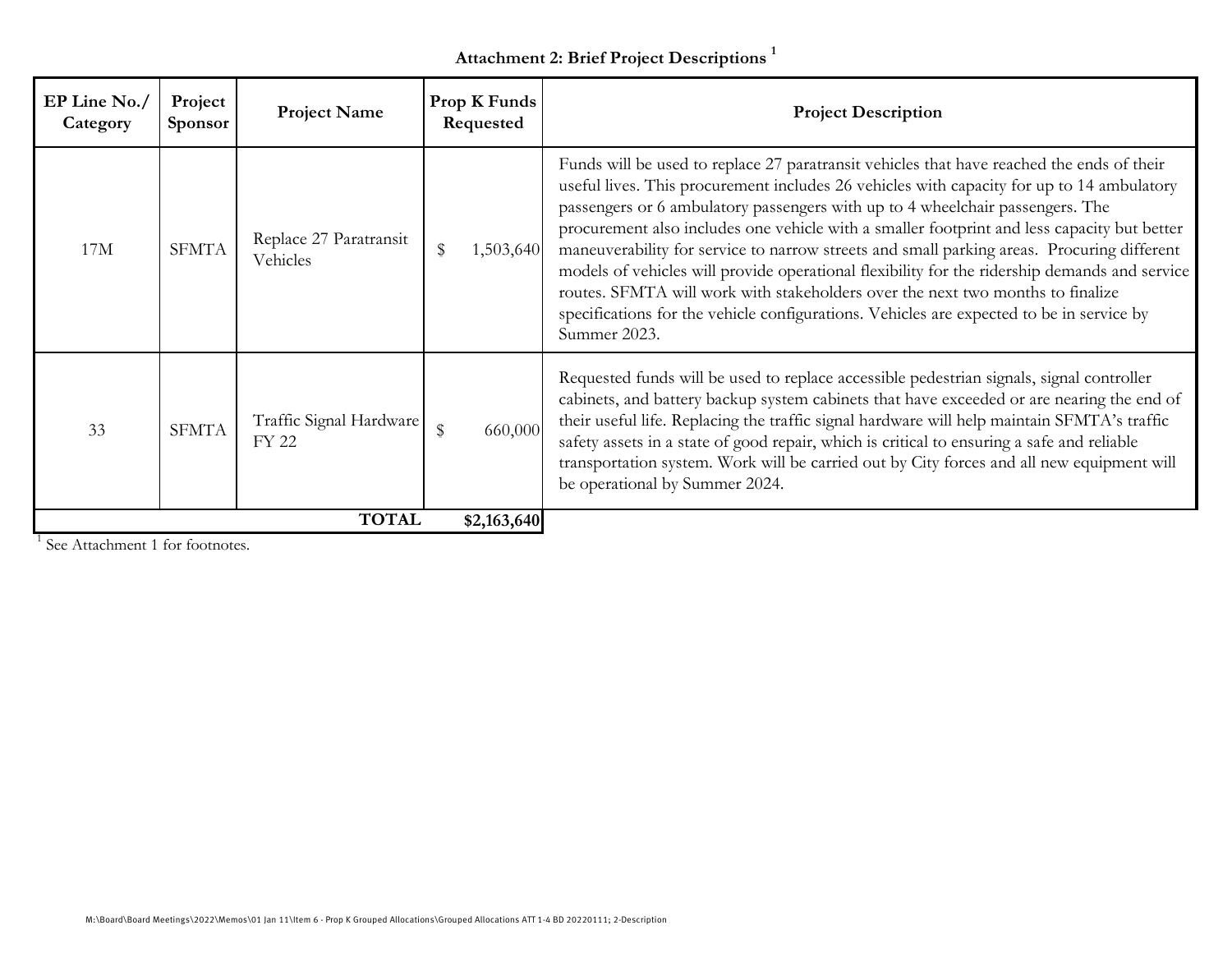| <b>EP</b> Line<br>No. /<br>Category | Project<br>Sponsor | <b>Project Name</b>             |    | Prop K Funds<br>Recommended | Recommendations                                                                                                                                                                                                                                                                                                                                                                                                                                                                                                                                                                                                                                                                                              |
|-------------------------------------|--------------------|---------------------------------|----|-----------------------------|--------------------------------------------------------------------------------------------------------------------------------------------------------------------------------------------------------------------------------------------------------------------------------------------------------------------------------------------------------------------------------------------------------------------------------------------------------------------------------------------------------------------------------------------------------------------------------------------------------------------------------------------------------------------------------------------------------------|
| 17M                                 | <b>SFMTA</b>       | Replace 27 Paratransit Vehicles | s  | 1,503,640                   | 5-Year Prioritization Program (5YPP) Amendment: The<br>recommended allocation is contingent upon amendment of the<br>Vehicles-Muni 5YPP. See attached 5YPP amendment for details.<br><b>Multi-phase allocation</b> is recommended given the short 2-<br>month duration of the design phase which is required to finalize<br>the vehicle specifications, service requirements and any desirable<br>feature upgrades. Cost estimate is based on experience from<br>previous procurements and manufacturer price lists, with an 8%<br>contingency to cover any cost increases arising from the<br>stakeholder outreach during the design phase. See attached<br>allocation request form for additional details. |
| 33                                  | <b>SFMTA</b>       | Traffic Signal Hardware FY 22   | \$ | 660,000                     |                                                                                                                                                                                                                                                                                                                                                                                                                                                                                                                                                                                                                                                                                                              |
|                                     |                    | <b>TOTAL</b>                    | \$ | 2,163,640                   |                                                                                                                                                                                                                                                                                                                                                                                                                                                                                                                                                                                                                                                                                                              |

<sup>1</sup> See Attachment 1 for footnotes.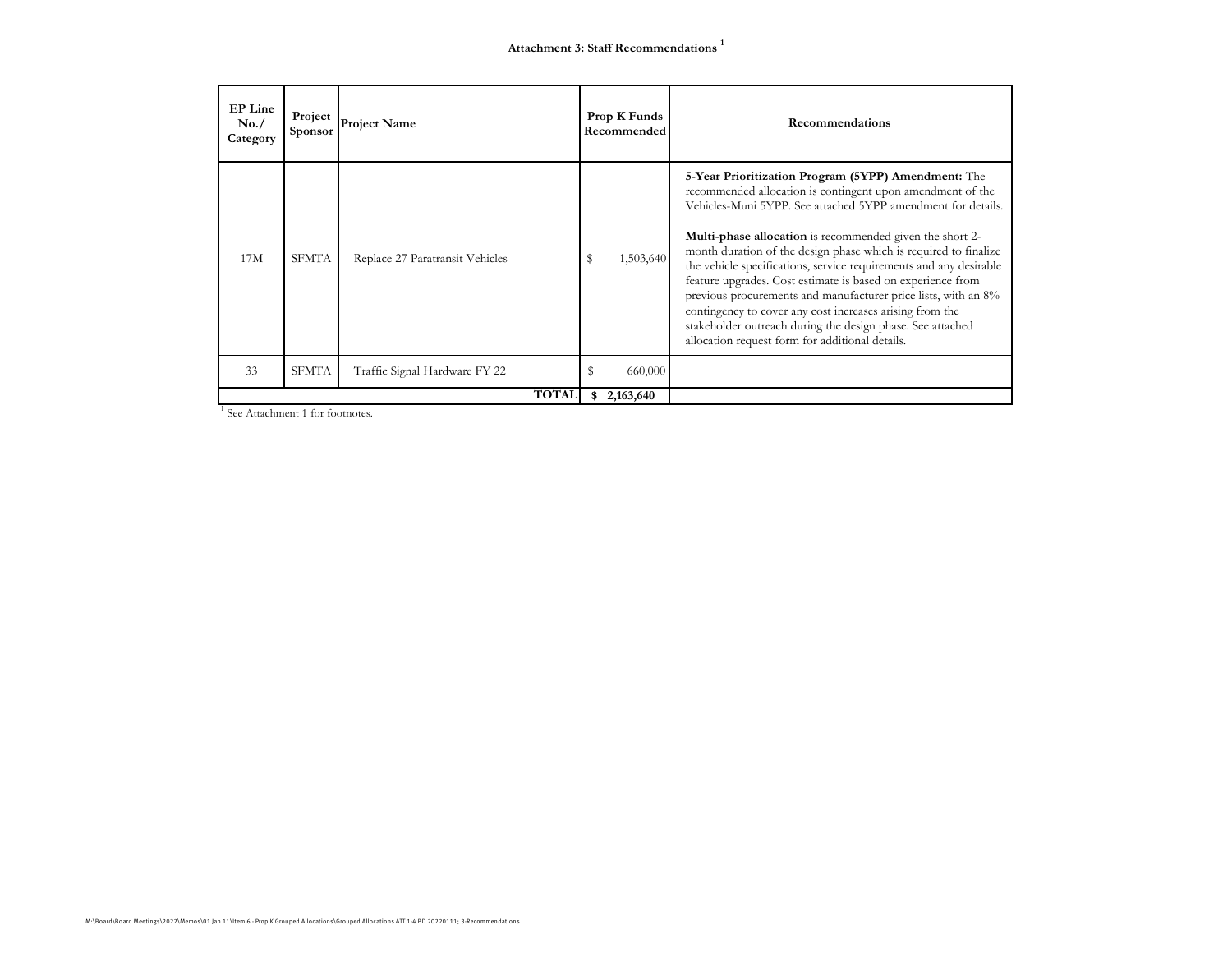#### **Attachment 4. Prop K Allocation Summary - FY2021/22**

| <b>PROP K SALES TAX</b> |            |                          |            |            |            |            |
|-------------------------|------------|--------------------------|------------|------------|------------|------------|
|                         |            |                          |            |            |            |            |
| FY2021/22               | Total      | FY 2021/22               | FY 2022/23 | FY 2023/24 | FY 2024/25 | FY 2025/26 |
| Prior Allocations       | 47,253,178 | 16.996.381               | 18,798,044 | 8,423,632  | 2,151,909  | 883,212    |
| Current Request(s)      | 2,163,640  | $\overline{\phantom{0}}$ | 1,903,640  | 230,000    | 30,000     |            |
| New Total Allocations   | 49,416,818 | 16,996,381               | 20,701,684 | 8,653,632  | 2,181,909  | 883,212    |

The above table shows maximum annual cash flow for all FY 2021/22 allocations and appropriations approved to date, along with the current recommended allocation(s) and appropriation.



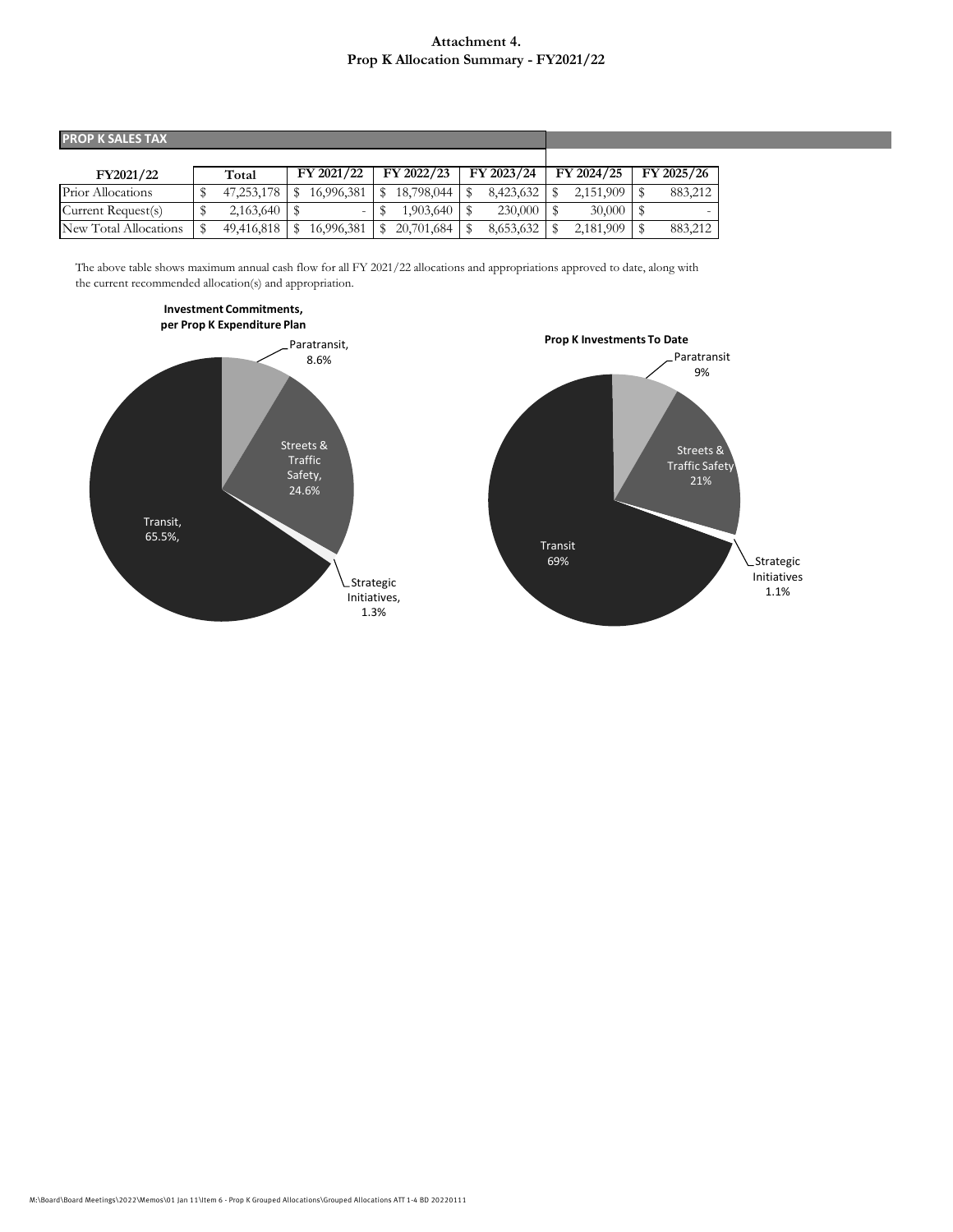| FY of Allocation Action:   FY2021/22 |                                                                         |
|--------------------------------------|-------------------------------------------------------------------------|
|                                      | <b>Project Name:</b> Replace 27 Paratransit Vehicles                    |
|                                      | <b>Grant Recipient:   San Francisco Municipal Transportation Agency</b> |

### **EXPENDITURE PLAN INFORMATION**

| <b>PROP K Expenditure Plans   Vehicles - MUNI</b> |  |
|---------------------------------------------------|--|
| <b>Current PROP K Request:   \$1,503,640</b>      |  |
| <b>Supervisorial District   Citywide</b>          |  |

#### **REQUEST**

#### **Brief Project Description**

Replace 27 paratransit vehicles that have reached the ends of their useful lives. Two types of vehicles will be procured: 26 vans accommodating up to 14 passengers, one smaller van with better maneuverability for use in narrow streets and destinations with limited space. Procuring different models of vehicles will provide operational flexibility for the ridership demands and service routes. SFMTA will work with stakeholders to develop specifications for the vehicle configurations. Specifications will be finalized by Spring 2022 and vehicles will be approved for service by Summer 2023.

#### **Detailed Scope, Project Benefits and Community Outreach**

See attached background and detailed scope.

#### **Project Location**

All San Francisco Paratransit service area

#### **Project Phase(s)**

Design Engineering (PS&E), Construction (CON)

#### **Justification for Multi-phase Request**

Multi-phase allocation is recommended given the short 2-month duration of the design phase which is required to finalize the vehicle specifications, service requirements and any desirable feature upgrades. Cost estimate is based on experience from previous procurements and manufacturer price lists, with an 8% contingency to cover any cost increases arising from the stakeholder outreach during the design phase.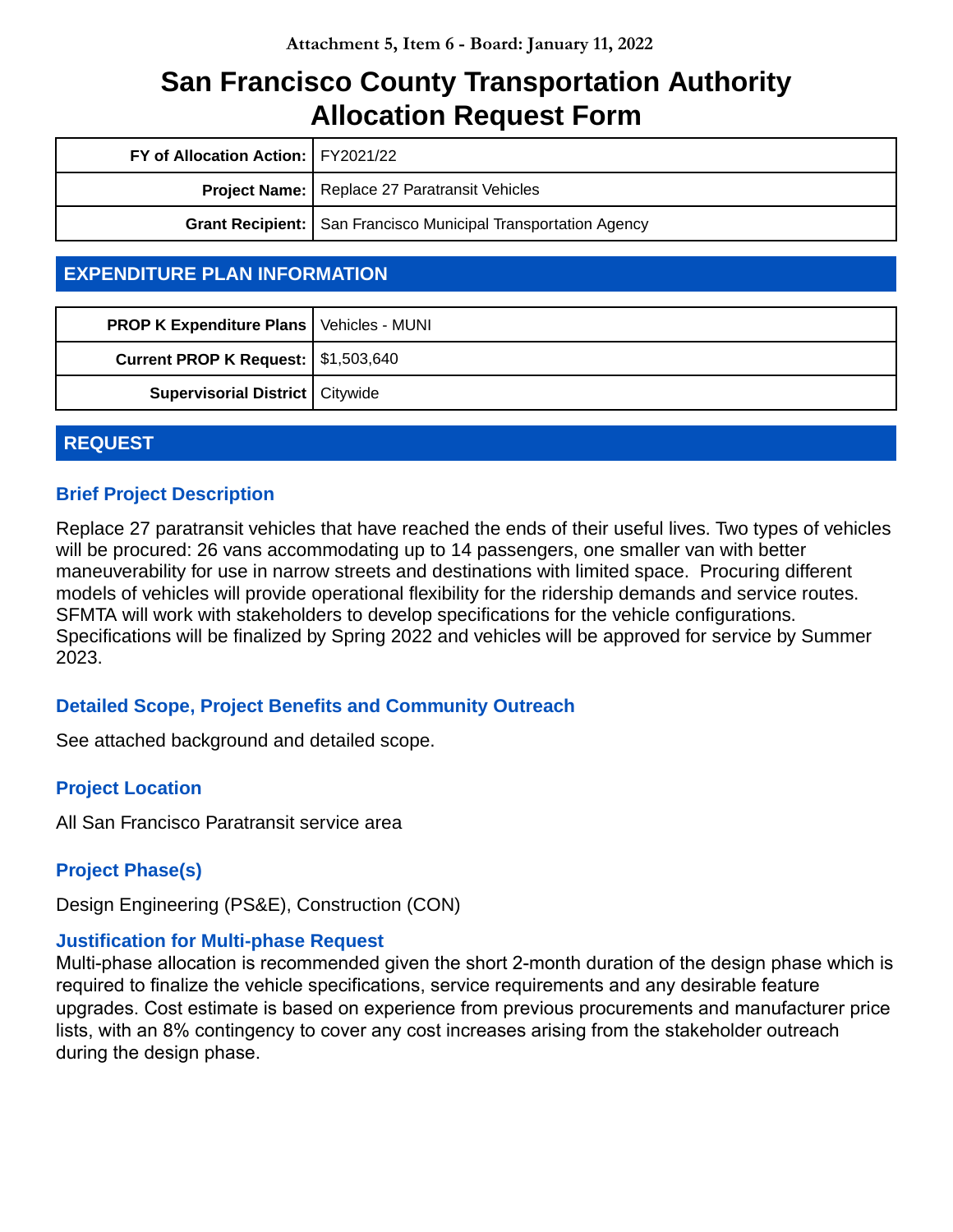### **5YPP/STRATEGIC PLAN INFORMATION**

#### **Justification for Necessary Amendment**

Request includes an amendment to the Vehicles-Muni 5YPP to reprogram \$1,503,640 in Prop K funds deobligated from the 67 40-foot and 50 60-foot Low Floor Hybrid Diesel Motor Coaches project to the subject project. The funds are not needed for the motor coach project because there was a change order cost reduction reflecting reduced need for spare parts and special tools.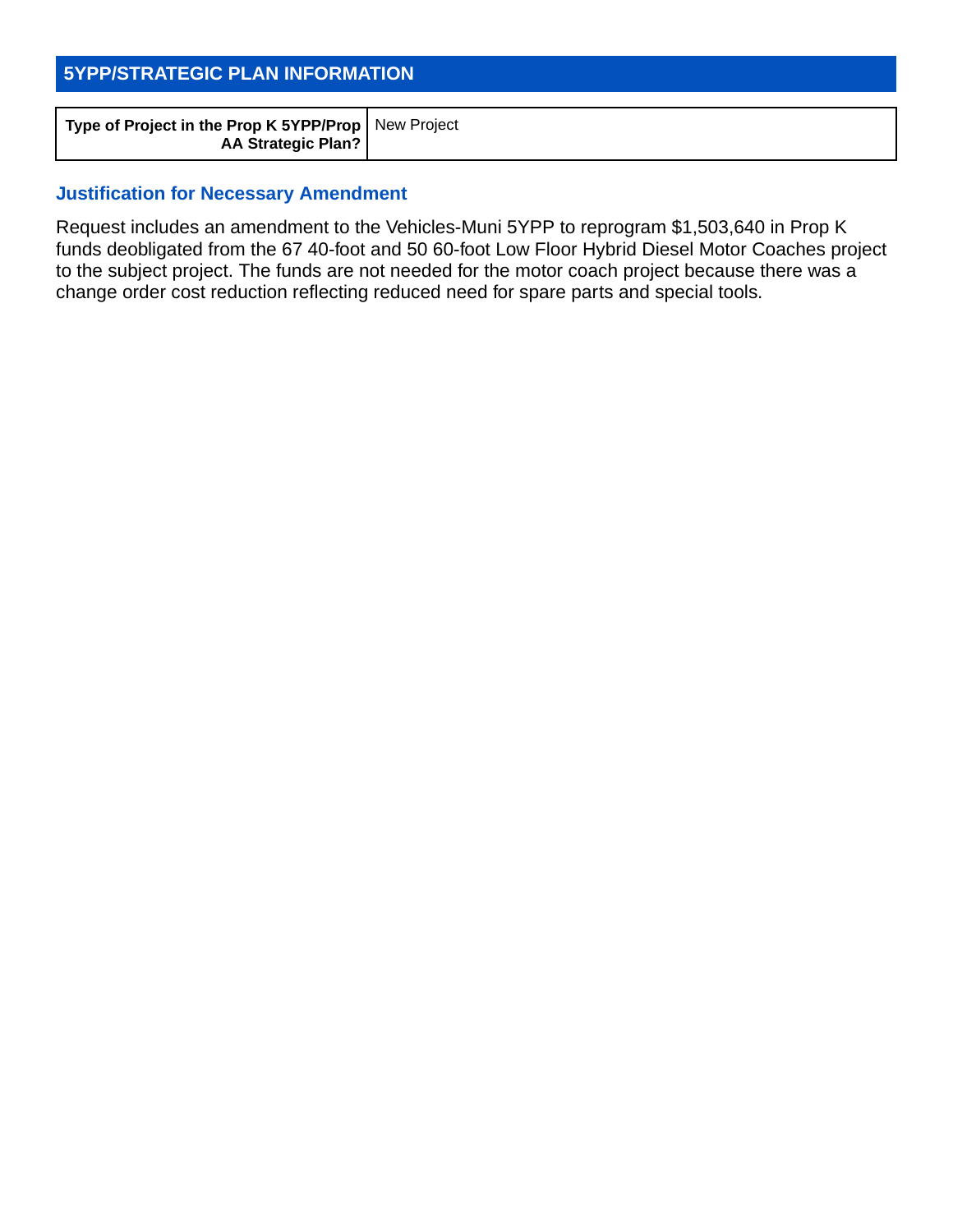#### **Scope and Background ‐ Replace 27 Paratransit Vehicles**

Under the Americans with Disabilities Act (ADA), the San Francisco Municipal Transportation Agency (SFMTA) is responsible for providing paratransit services to people with disabilities, who are unable to independently access bus or light rail services some or all of the time and are certified eligible for paratransit services according to federal guidelines.

The SFMTA provides paratransit services to ADA-eligible passengers via a variety of modes administered under contract by its Paratransit Broker. One of the paratransit modes offered by the SFMTA is its SF Access service, which provides prescheduled, shared-ride door-to-door van service using a fleet of City-owned vehicles. The SFMTA's SF Access active fleet of 130 vehicles consists of 92 cutaway vans, 28 minivans, and 10 sedans. SFMTA also makes use of a reserve fleet consisting of 20 cutaways, bringing the SF Access fleet to a total of 150 vehicles. Reserve fleet vehicles have passed their expected useful lives but remain in use to meet demand.

The 27 paratransit vehicles in the scope of the subject request are needed to replace cutaway vans in the active fleet that have reached the ends of their useful lives. The Paratransit Vehicle Procurement Program will also procure, without Prop K funds, another 20 cutaways to expand the SF Access active fleet to 150, allowing the reserve fleet – all of which have exceeded their expected useful lives – to be retired. Together, the replacement and expansion procurements lower the average age of the SF Access fleet to less than the expected useful life, reduce maintenance costs and increase reliability.

The requested funds will be used for procuring the 27 replacement vehicles at an estimated cost of \$3,769,970. These 27 replacement vehicles will consist of 26 gasoline-powered Ford Transit Model E-450 vans and 1 gasoline-powered Ford Model T-350 van. The Ford E-450 offers more seating and wheelchair capacities than the T-350, accommodating up to 14 ambulatory passengers, or up to 4 ambulatory passengers with a maximum of 4 wheelchair passengers. The Ford T-350 can accommodate up to 6 passengers, or 4 ambulatory passengers with a maximum 2 wheelchair passengers. The smaller vehicle has a smaller footprint and offers better maneuverability for service to narrow streets and small parking areas. Procuring different models of vehicles provides operational flexibility for the ridership demands and service routes. SFMTA fleet engineers have evaluated battery-electric paratransit vehicles and determined that such vehicles as are currently available do not meet the performance requirements of San Francisco's challenging service environment.

Delivery of the project will require a design phase as well as a construction phase. The design phase of the project will include research to ascertain what features are available in the marketplace, determine design preferences for the vehicles and identify a qualified vendor. The project team will reach out to the SFMTA's Accessible Services division, the Muni Accessibility Advisory Committee, maintenance staff and the Paratransit broker to define the vehicle specifications, service requirements and any desirable feature upgrades. Potential upgrades include features or components that might provide better and more reliable service such as reconfigured seating, better and more comfortable seats, more reliable wheelchair ramps or lifts, low floor options, improved doors, etc. SFMTA's cost estimate is based on experience from previous procurements and manufacturer price lists, with a contingency to cover any increases arising from the stakeholder outreach. The design phase is anticipated to be done by March 2022.

The construction phase of the project will include procurement, project management, contract administration, vehicle inspections, testing and acceptance, vehicle registration and placing the vehicles into service. All vehicles are anticipated be delivered and accepted by September 2023.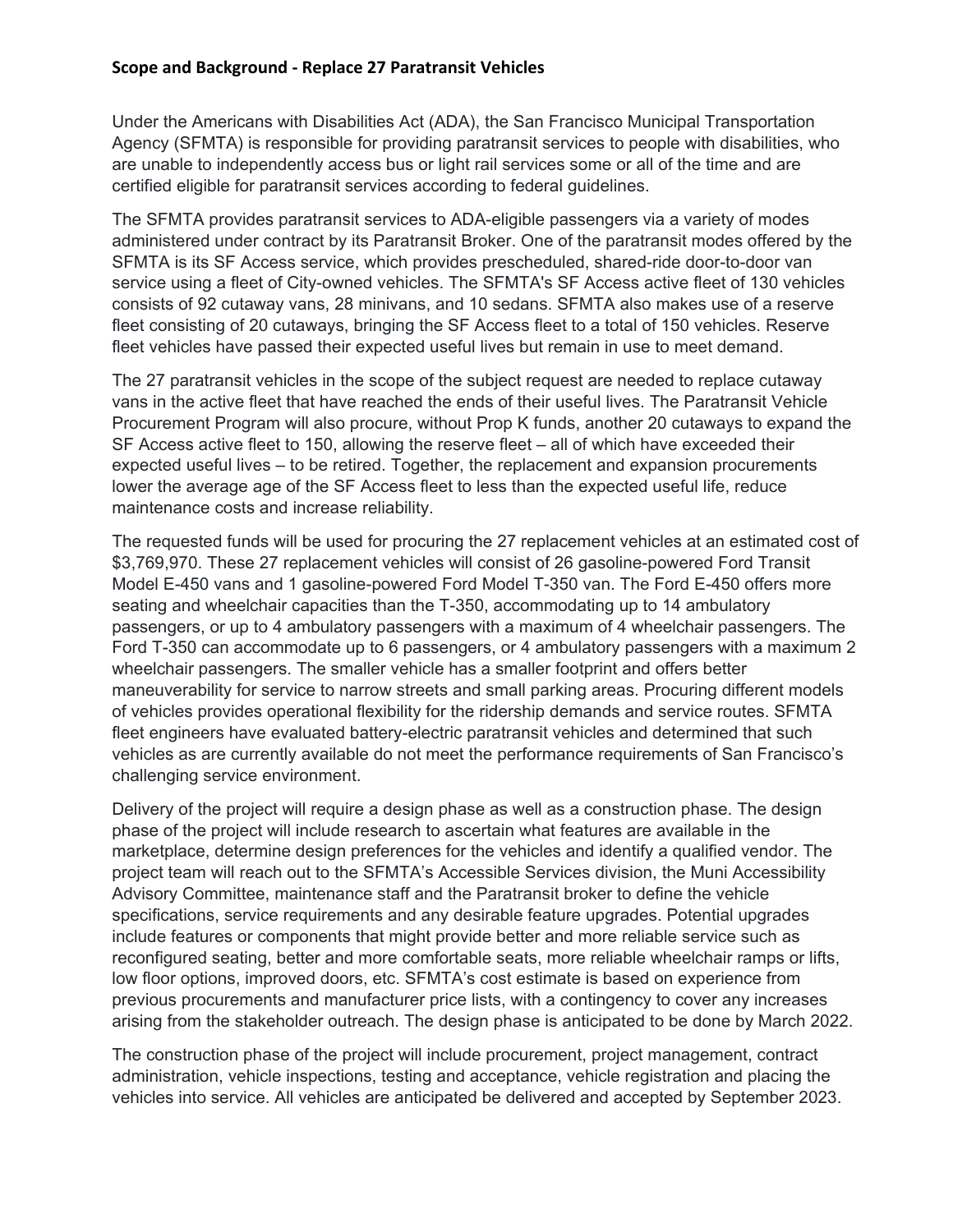#### **Scope and Background ‐ Replace 27 Paratransit Vehicles**

The full range of paratransit services provided by the SFMTA for ADA-eligible paratransit users includes:

- Paratransit Taxi Provides individual paratransit taxi trips using sedans and wheelchair accessible ramped taxis operated by private companies.
- SF Access Provides pre-scheduled, shared-ride door-to-door van service in City-owned vehicles operated under contract.
- Intercounty Pre-scheduled paratransit trips to or from Muni's service area in San Francisco, and to or from destinations in Alameda County, Marin, and Contra Costa County. These latter trips are provided by the East Bay Paratransit Consortium and Whistle Stop Wheels through brokered agreements.
- Group Van Provides pre-scheduled group trips for paratransit users who are going to a common destination such as Adult Day Health Centers, developmentally disabled worksites, senior nutrition programs, etc.
- Department of Aging and Adult Services Group Van Provides pre-scheduled group van services to senior centers funded by the Department of Aging & Adult Services.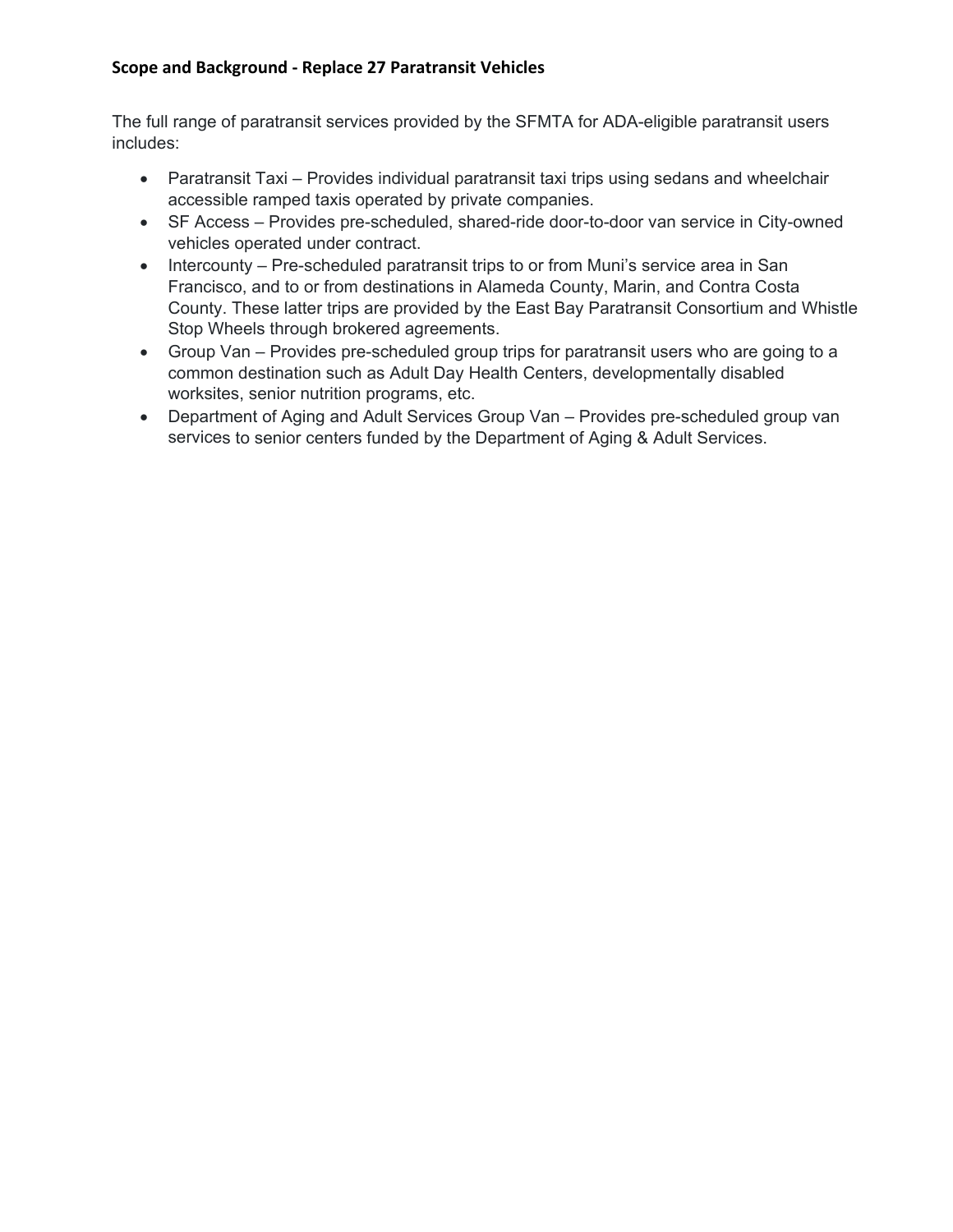| FY of Allocation Action:   FY2021/22 |                                                                  |
|--------------------------------------|------------------------------------------------------------------|
|                                      | <b>Project Name:</b> Replace 27 Paratransit Vehicles             |
|                                      | Grant Recipient:   San Francisco Municipal Transportation Agency |

### **ENVIRONMENTAL CLEARANCE**

**Environmental Type:** Categorically Exempt

### **PROJECT DELIVERY MILESTONES**

| <b>Phase</b>                                         |             | <b>Start</b>         | <b>End</b>  |                      |  |
|------------------------------------------------------|-------------|----------------------|-------------|----------------------|--|
|                                                      | Quarter     | <b>Calendar Year</b> | Quarter     | <b>Calendar Year</b> |  |
| Planning/Conceptual Engineering (PLAN)               |             |                      |             |                      |  |
| Environmental Studies (PA&ED)                        |             |                      |             |                      |  |
| Right of Way                                         |             |                      |             |                      |  |
| Design Engineering (PS&E)                            | Jan-Feb-Mar | 2022                 | Jan-Feb-Mar | 2022                 |  |
| <b>Advertise Construction</b>                        |             |                      |             |                      |  |
| Start Construction (e.g. Award Contract)             | Jan-Feb-Mar | 2022                 |             |                      |  |
| Operations (OP)                                      |             |                      |             |                      |  |
| Open for Use                                         |             |                      | Apr-May-Jun | 2023                 |  |
| Project Completion (means last eligible expenditure) |             |                      | Apr-May-Jun | 2023                 |  |

#### **SCHEDULE DETAILS**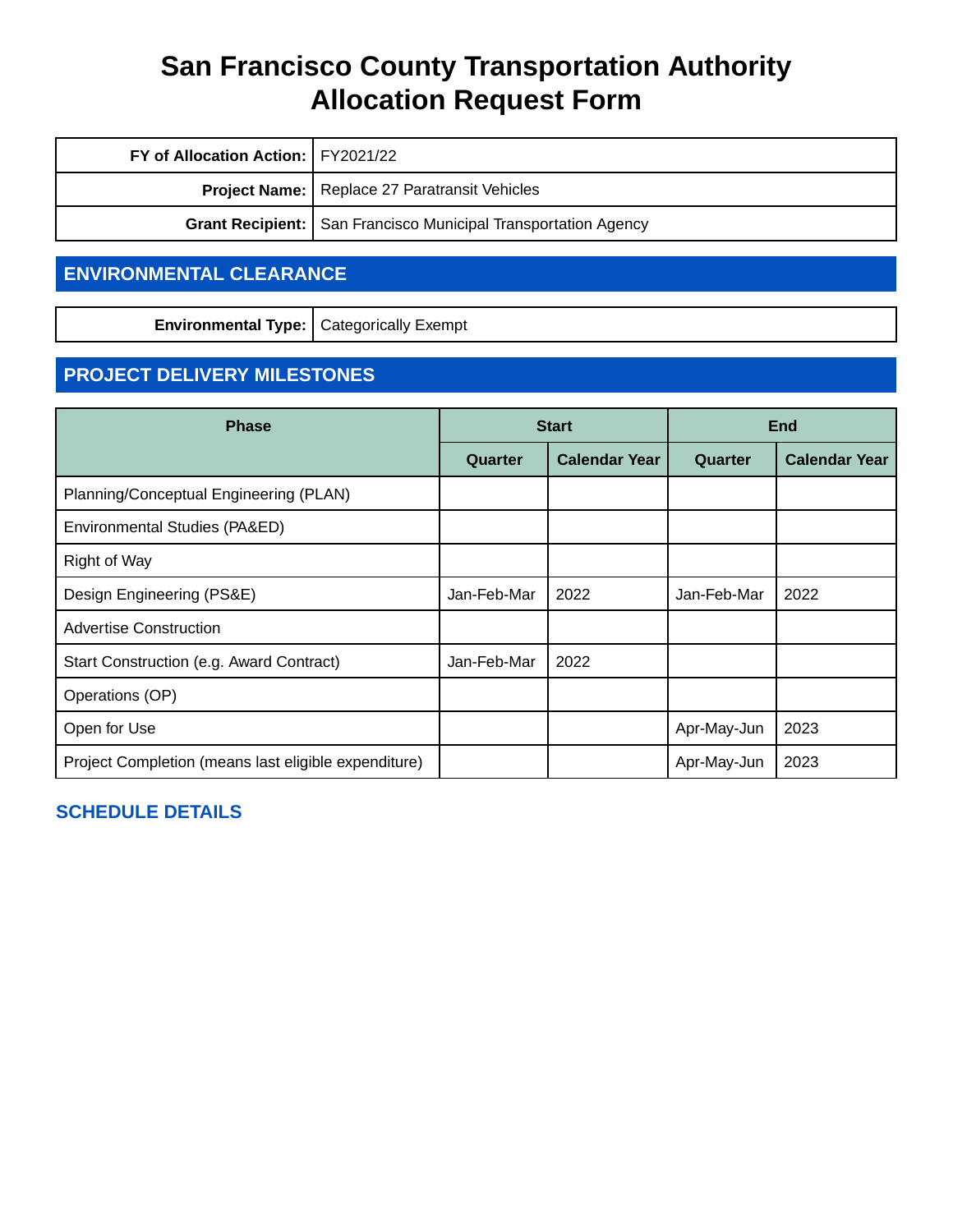| FY of Allocation Action:   FY2021/22 |                                                                  |
|--------------------------------------|------------------------------------------------------------------|
|                                      | <b>Project Name:</b> Replace 27 Paratransit Vehicles             |
|                                      | Grant Recipient:   San Francisco Municipal Transportation Agency |

### **FUNDING PLAN - FOR CURRENT REQUEST**

| <b>Fund Source</b>                      | <b>Planned</b> | Programmed | <b>Allocated</b> | <b>Project Total</b> |
|-----------------------------------------|----------------|------------|------------------|----------------------|
| EP-117M: Vehicles - MUNI                | \$1,503,640    | \$0        | \$0              | \$1,503,640          |
| FTA Section 5307                        | \$0            | \$0        | \$2,266,330      | \$2,266,330          |
| <b>Phases In Current Request Total:</b> | \$1,503,640    | \$0        | \$2,266,330      | \$3,769,970          |

### **COST SUMMARY**

| <b>Phase</b>                    | <b>Total Cost</b> | <b>PROPK-</b><br><b>Current</b><br><b>Request</b> | <b>Source of Cost Estimate</b>        |
|---------------------------------|-------------------|---------------------------------------------------|---------------------------------------|
| Planning/Conceptual Engineering | \$0               |                                                   |                                       |
| <b>Environmental Studies</b>    | \$0               |                                                   |                                       |
| Right of Way                    | \$0               |                                                   |                                       |
| Design Engineering              | \$40,000          | \$40,000                                          | Experience from previous procurements |
| Construction                    | \$3,729,970       | \$1,463,640                                       | <b>Manufacturer Price Lists</b>       |
| Operations                      | \$0               |                                                   |                                       |
| Total:                          | \$3,769,970       | \$40,000                                          | \$1,463,640                           |

| % Complete of Design: 0.0%           |  |
|--------------------------------------|--|
| <b>As of Date: 12/17/2021</b>        |  |
| <b>Expected Useful Life:</b> 5 Years |  |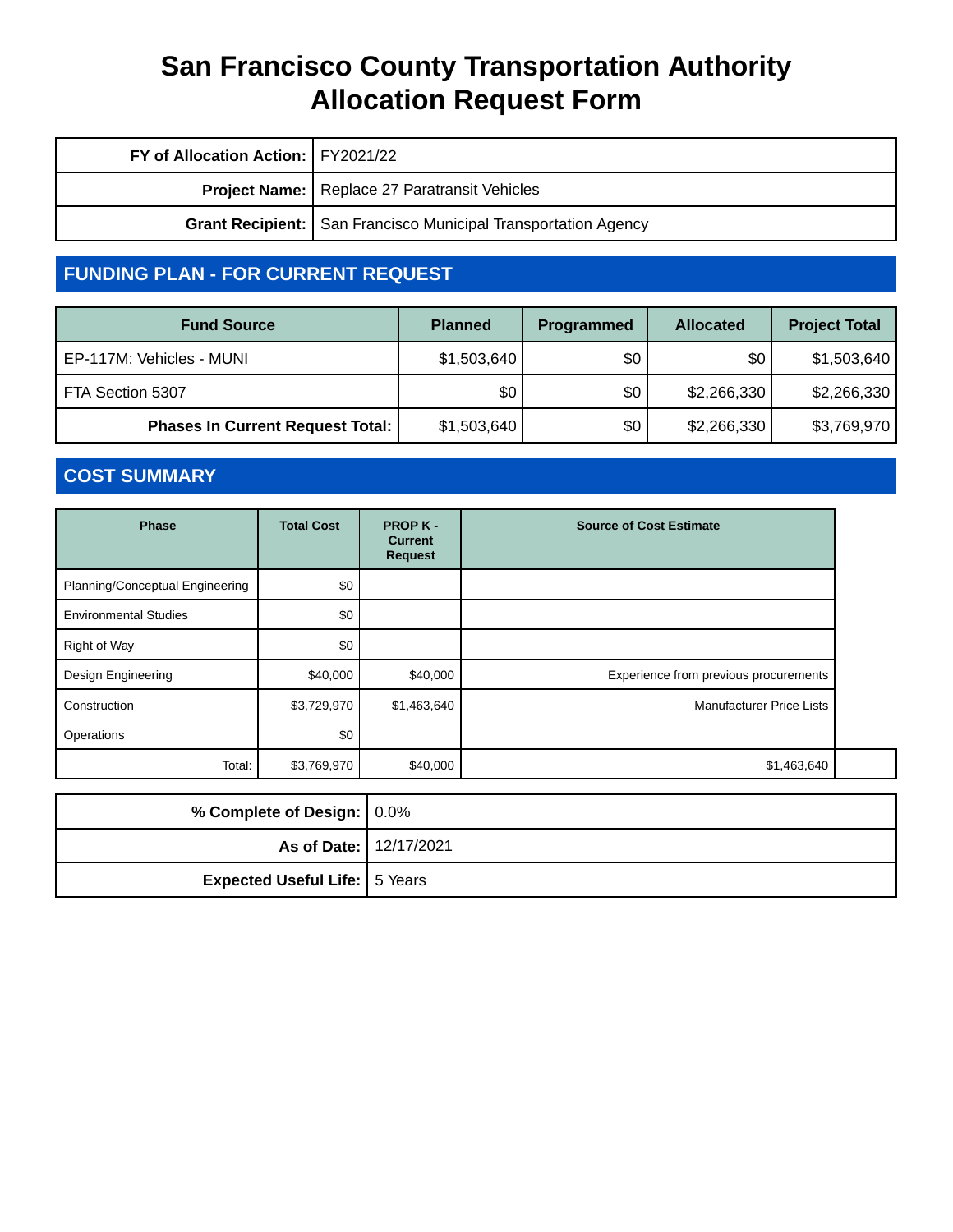#### **MAJOR LINE ITEM BUDGET - Replace 27 Paratransit Vehicles**

| SUMMARY BY MAJOR LINE ITEM (BY AGENCY LABOR BY TASK) |               |           |                    |              |           |    |                   |                                   |
|------------------------------------------------------|---------------|-----------|--------------------|--------------|-----------|----|-------------------|-----------------------------------|
| <b>Budget Line Item</b>                              | <b>Totals</b> |           | $%$ of<br>contract | <b>SFMTA</b> |           |    | <b>Consultant</b> | <b>Vendor</b><br><b>Unit Cost</b> |
| 1. Design                                            | \$            | 40,000    | 1%                 | \$           | 40,000    |    |                   |                                   |
| 2. Procurement                                       |               |           |                    |              |           |    |                   |                                   |
| <b>Construction Management</b>                       |               |           |                    |              |           |    |                   |                                   |
| <b>Project Management</b>                            | \$            | 50,000    | 1%                 | \$           | 50,000    |    |                   |                                   |
| <b>Contract Admin</b>                                | \$            | 25,000    | 1%                 | \$           | 25,000    |    |                   |                                   |
| Other Direct Cost *                                  | \$            | 26,314    | 1%                 | \$           | 26,314    |    |                   |                                   |
| Manufacturing oversight **                           | \$            | 60,465    | 2%                 |              |           | \$ | 60,465            |                                   |
| Construction                                         |               |           |                    |              |           |    |                   |                                   |
| Ford Transit E450 (Replacement) - 26                 | \$            | 3,156,400 | 85%                |              |           |    |                   | 121,400<br>\$                     |
| Ford T350 (Replacement) - 1                          | \$            | 100,300   | 3%                 |              |           |    |                   | 100,300<br>\$                     |
| Contingency                                          | \$            | 311,491   | 8%                 |              |           |    |                   |                                   |
| <b>Procurement Subtotal</b>                          | \$            | 3,729,970 |                    |              |           |    |                   |                                   |
| <b>TOTAL PROCUREMENT PHASE</b>                       | \$            | 3,769,970 |                    |              | \$141,314 | \$ | 60,465            |                                   |

\* Travel costs associated with the First Article Inspection and random inspections during the production build.

\*\* Onsite inspection support, First Article Inspection Report, First Article component validations and audit support.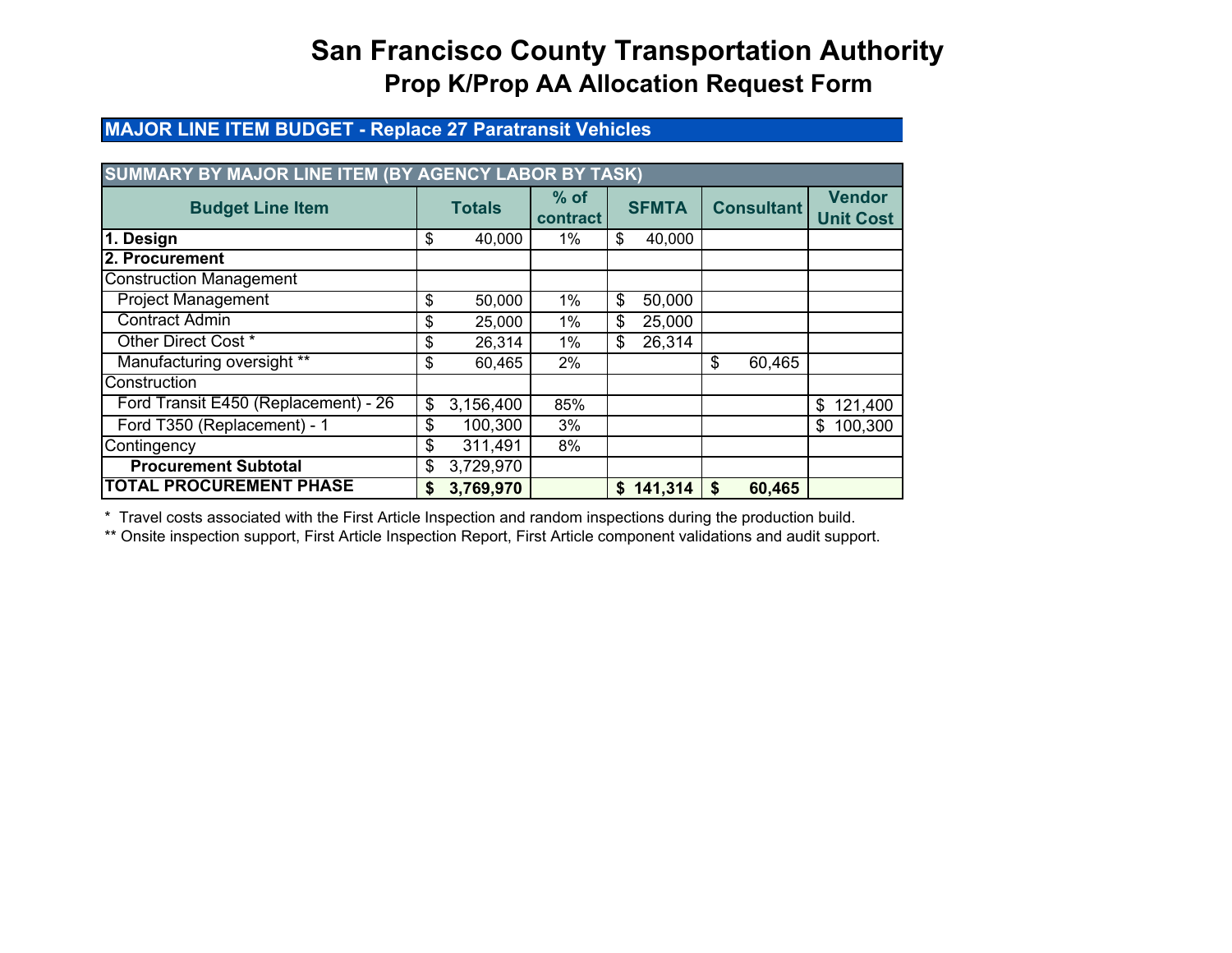| FY of Allocation Action:   FY2021/22 |                                                                         |
|--------------------------------------|-------------------------------------------------------------------------|
|                                      | <b>Project Name:</b>   Replace 27 Paratransit Vehicles                  |
|                                      | <b>Grant Recipient:   San Francisco Municipal Transportation Agency</b> |

### **SFCTA RECOMMENDATION**

| <b>Resolution Number: I</b> |             | <b>Resolution Date: I</b>       |             |
|-----------------------------|-------------|---------------------------------|-------------|
| Total PROP K Requested:     | \$1,503,640 | <b>Total PROP K Recommended</b> | \$1,503,640 |

| <b>SGA Project</b><br>Number:                         |                                                         |                         | Name:             | Design     | Replace 27 Paratransit Vehicles - |            |              |
|-------------------------------------------------------|---------------------------------------------------------|-------------------------|-------------------|------------|-----------------------------------|------------|--------------|
| Sponsor:                                              | San Francisco Municipal<br><b>Transportation Agency</b> | <b>Expiration Date:</b> |                   | 09/30/2022 |                                   |            |              |
| Phase:                                                | Design Engineering                                      |                         | <b>Fundshare:</b> | 100.0%     |                                   |            |              |
| <b>Cash Flow Distribution Schedule by Fiscal Year</b> |                                                         |                         |                   |            |                                   |            |              |
| <b>Fund Source</b>                                    | FY 2021/22                                              | FY 2022/23              | FY 2023/24        | FY 2024/25 |                                   | FY 2025/26 | <b>Total</b> |
| PROP K EP-117M                                        | \$40,000                                                | \$0                     | \$0               |            | \$0                               | \$0        | \$40,000     |

#### **Deliverables**

1. Quarterly progress reports shall include % complete of design, work performed in the prior quarter including outreach performed, work anticipated to be performed in the upcoming quarter, and any issues that may impact schedule, in addition to all other requirements described in the Standard Grant Agreement.

2. On completion of design (anticipated by March 2022) provide lists of design preferences identified, and any upgraded features or components specified for the new vehicles such as low floor options, reconfigured seating, and/or improved seats, wheelchair ramps, wheelchair lifts or doors.

#### **Special Conditions**

1. The recommended allocation is contingent upon amendment of the Vehicles-Muni 5YPP. See attached 5YPP amendment for details.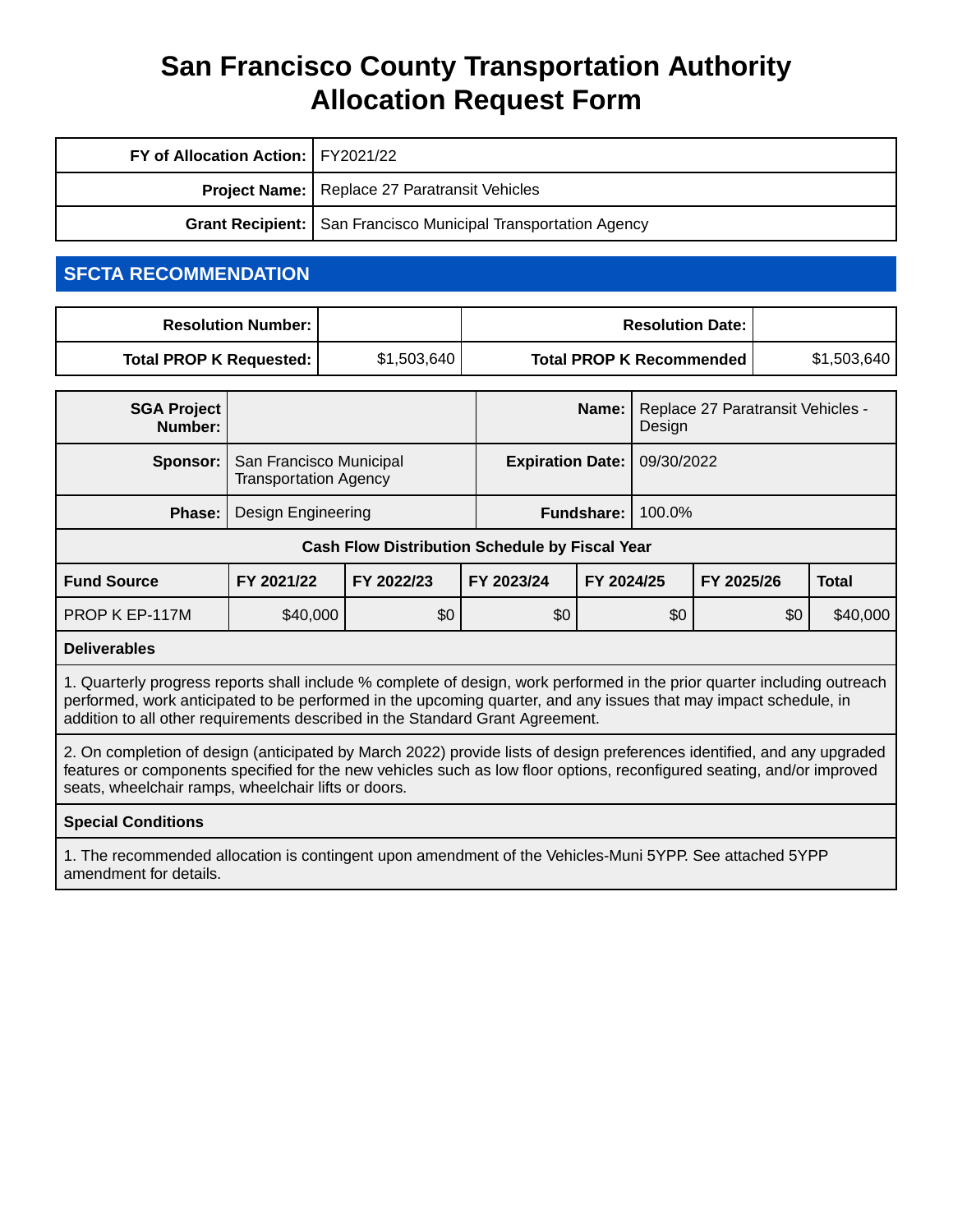| <b>SGA Project</b><br>Number:                                                                                                                                                                                                                                                                                                                                                                                                                                                                                        |                                                         |                                                       | Name:                   |            | Replacement of 27 Paratransit<br><b>Vehicles - Construction</b> |            |              |
|----------------------------------------------------------------------------------------------------------------------------------------------------------------------------------------------------------------------------------------------------------------------------------------------------------------------------------------------------------------------------------------------------------------------------------------------------------------------------------------------------------------------|---------------------------------------------------------|-------------------------------------------------------|-------------------------|------------|-----------------------------------------------------------------|------------|--------------|
| Sponsor:                                                                                                                                                                                                                                                                                                                                                                                                                                                                                                             | San Francisco Municipal<br><b>Transportation Agency</b> |                                                       | <b>Expiration Date:</b> |            | 06/30/2024                                                      |            |              |
| Phase:                                                                                                                                                                                                                                                                                                                                                                                                                                                                                                               | Construction                                            |                                                       |                         | Fundshare: | 38.58%                                                          |            |              |
|                                                                                                                                                                                                                                                                                                                                                                                                                                                                                                                      |                                                         | <b>Cash Flow Distribution Schedule by Fiscal Year</b> |                         |            |                                                                 |            |              |
| <b>Fund Source</b>                                                                                                                                                                                                                                                                                                                                                                                                                                                                                                   | FY 2021/22                                              | FY 2022/23                                            | FY 2023/24              | FY 2024/25 |                                                                 | FY 2025/26 | <b>Total</b> |
| PROP K EP-117M                                                                                                                                                                                                                                                                                                                                                                                                                                                                                                       | \$0                                                     | \$1,463,640                                           | \$0                     | \$0        |                                                                 | \$0        | \$1,463,640  |
| <b>Deliverables</b>                                                                                                                                                                                                                                                                                                                                                                                                                                                                                                  |                                                         |                                                       |                         |            |                                                                 |            |              |
| 1. Quarterly progress reports (QPRs) shall include % complete to date, photos of vehicles received, upcoming project<br>milestones (e.g. pilot vehicle, delivery, acceptance, revenue service), and delivery updates including work performed in<br>the prior quarter, work anticipated to be performed in the upcoming quarter, number of vehicles received or placed in<br>service, and any issues that could impact delivery, in addition to all other requirements described in the Standard Grant<br>Agreement. |                                                         |                                                       |                         |            |                                                                 |            |              |
| 2. Upon receipt of the first vehicle of each type, provide two digital photos of the new vehicle, with at least one photo<br>showing the Prop K decal affixed to the vehicle. See SGA for guidance.                                                                                                                                                                                                                                                                                                                  |                                                         |                                                       |                         |            |                                                                 |            |              |
| <b>Special Conditions</b>                                                                                                                                                                                                                                                                                                                                                                                                                                                                                            |                                                         |                                                       |                         |            |                                                                 |            |              |
| 1. The recommended allocation is contingent upon amendment of the Vehicles-Muni 5YPP. See attached 5YPP<br>amendment for details.                                                                                                                                                                                                                                                                                                                                                                                    |                                                         |                                                       |                         |            |                                                                 |            |              |

| <b>Metric</b>                       | <b>PROPK</b> | <b>TNC TAX</b> | <b>PROP AA</b>          |
|-------------------------------------|--------------|----------------|-------------------------|
| Actual Leveraging - Current Request | $60.12\%$    |                | No TNC TAX   No PROP AA |
| Actual Leveraging - This Project    | $60.12\%$    |                | No TNC TAX   No PROP AA |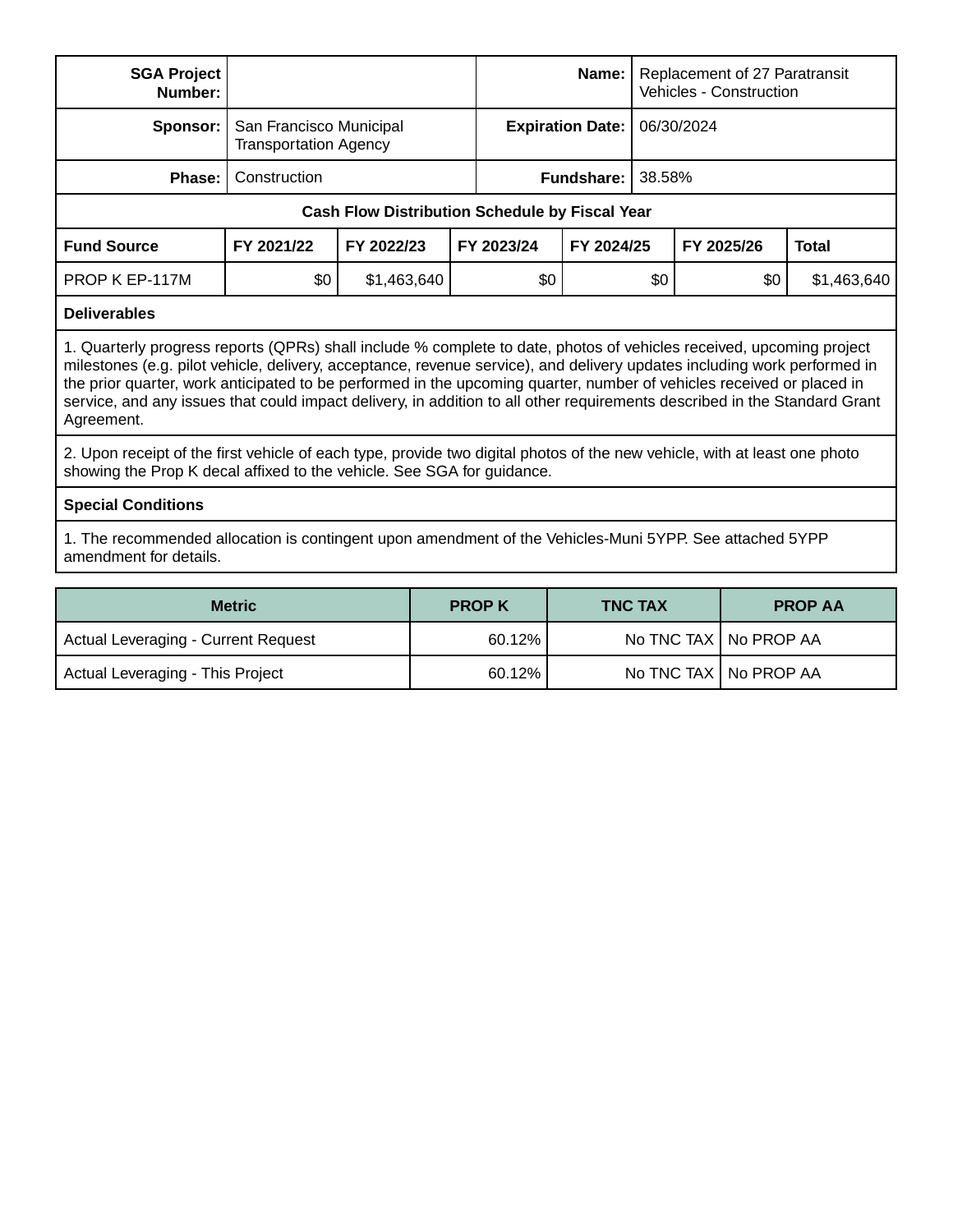| FY of Allocation Action:   FY2021/22 |                                                                  |  |  |  |
|--------------------------------------|------------------------------------------------------------------|--|--|--|
|                                      | <b>Project Name:</b>   Replace 27 Paratransit Vehicles           |  |  |  |
|                                      | Grant Recipient:   San Francisco Municipal Transportation Agency |  |  |  |

### **EXPENDITURE PLAN SUMMARY**

| Current PROP K Request: \$1,503,640 |  |
|-------------------------------------|--|
|-------------------------------------|--|

1) The requested sales tax and/or vehicle registration fee revenues will be used to supplement and under no circumstance replace existing local revenues used for transportation purposes.

Initials of sponsor staff member verifying the above statement:

ML

### **CONTACT INFORMATION**

|        | <b>Project Manager</b>               | <b>Grants Manager</b>             |
|--------|--------------------------------------|-----------------------------------|
|        | <b>Name:</b>   Becky W. Chen         | Joel C Goldberg                   |
| Title: | <b>Associate Engineer</b>            | <b>Grants Procurement Manager</b> |
|        | <b>Phone:</b> (415) 535-1425         | (415) 646-2520                    |
|        | <b>Email:</b>   becky.chen@sfmta.com | joel.goldberg@sfmta.com           |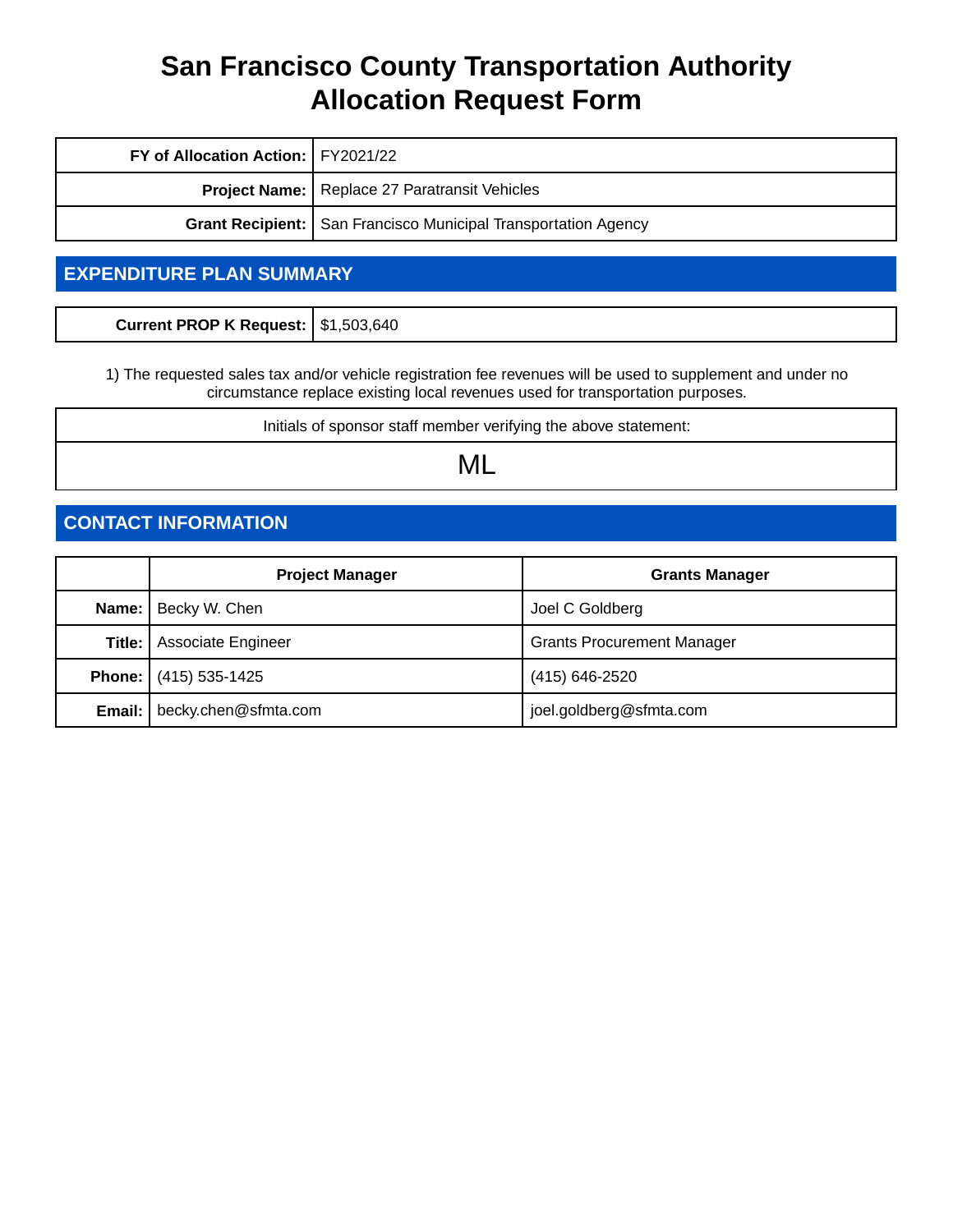#### **2019 Prop K 5-Year Project List (FY 2019/20 - FY 2023/24) Vehicles - Muni (EP 17M) Programming and Allocations to Date**

Pending January 25, 2022 Board

|                                    |                                                                                               |                     |                               | <b>Fiscal Year</b> |              |              |             |              |               |
|------------------------------------|-----------------------------------------------------------------------------------------------|---------------------|-------------------------------|--------------------|--------------|--------------|-------------|--------------|---------------|
| Agency                             | <b>Project Name</b>                                                                           | Phase               | <b>Status</b>                 | 2019/20            | 2020/21      | 2021/22      | 2022/23     | 2023/24      | Total         |
|                                    | Carry Forward From 2014 5YPP                                                                  |                     |                               |                    |              |              |             |              |               |
| <b>SFMTA</b>                       | Replace 30 30-foot Hybrid Diesel Motor Coaches                                                | <b>CON</b>          | Programmed                    | \$0                |              |              |             |              | \$0           |
| <b>SFMTA</b>                       | 5, 6<br>Replace 85 40-Foot Trolley Coaches                                                    | <b>CON</b>          | Programmed                    | \$0                |              |              |             |              | \$0           |
| <b>SFMTA</b>                       | Replace 28 Paratransit Vans                                                                   | <b>CON</b>          | Allocated                     |                    | \$1,156,151  |              |             |              | \$1,156,151   |
|                                    | 2019 5YPP Programming and Allocations                                                         |                     |                               |                    |              |              |             |              |               |
| <b>SFMTA</b>                       | Rehabilitation of 5 Vintage Streetcars                                                        | <b>CON</b>          | Allocated                     | \$700,788          |              |              |             |              | \$700,788     |
| <b>SFMTA</b>                       | Transit Vehicle Replacement or Rehabilitation - Placeholder                                   | CON                 | Programmed                    | \$0                |              |              |             |              | \$0           |
| <b>SFMTA</b>                       | 6<br>Replace 30 30-foot Hybrid Motor Coaches                                                  | <b>CON</b>          | Allocated                     |                    | \$16,195,602 |              |             |              | \$16,195,602  |
| <b>SFMTA</b>                       | New Flyer Midlife Overhaul Phase 1                                                            | <b>CON</b>          | Allocated                     | \$17,937,483       |              |              |             |              | \$17,937,483  |
| <b>SFMTA</b>                       | Rehabilitate Historic & Milan Streetcars                                                      | <b>CON</b>          | Programmed                    |                    | \$0          | \$3,304,749  |             |              | \$3,304,749   |
| <b>SFMTA</b>                       | 4, 8<br>Placeholder - Purchase or Rehab Muni Vehicles                                         | <b>CON</b>          | Programmed                    | \$0                |              |              |             |              | \$0           |
| <b>SFMTA</b>                       | Mid-life Overhauls Placeholder                                                                | <b>CON</b>          | Programmed                    |                    |              | \$2,035,607  |             |              | \$2,035,607   |
| <b>SFMTA</b>                       | Mid-life Overhauls Placeholder                                                                | <b>CON</b>          | Programmed                    |                    |              | \$12,309,576 |             |              | \$12,309,576  |
| <b>SFMTA</b>                       | 1, 4<br>Light Rail Vehicle Procurement                                                        | <b>CON</b>          | Allocated                     | \$50,089,416       |              |              |             |              | \$50,089,416  |
| <b>SFMTA</b>                       | Replace 27 Paratransit Vehicles                                                               | PS&E,<br><b>CON</b> | Pending                       |                    |              | \$1,503,640  |             |              | \$1,503,640   |
| <b>SFMTA</b>                       | 1, 4<br>Light Rail Vehicle (LRV) Procurement (151 Replacement +<br>68 Expansion) - Additional | <b>CON</b>          | Programmed                    | \$0                |              |              |             |              | \$0           |
|                                    |                                                                                               |                     | Total Programmed in 2019 5YPP | \$68,727,687       | \$17,351,753 | \$19,153,572 | \$0         | \$0          | \$105,233,012 |
| <b>Total Allocated and Pending</b> |                                                                                               |                     | \$68,727,687                  | \$17,351,753       | \$1,503,640  | \$0          | \$0         | \$87,583,080 |               |
|                                    |                                                                                               |                     | <b>Total Unallocated</b>      | \$0                | \$0          | \$17,649,932 | \$0         | \$0          | \$17,649,932  |
|                                    |                                                                                               |                     |                               | \$68,727,687       | \$17,351,753 | \$17,649,932 | \$0         | \$0          | \$103,729,372 |
|                                    | Total Programmed in 2021 Strategic Plan<br><b>Deobligated Funds</b>                           |                     |                               |                    |              | \$5,489,179  | \$0         | \$0          | \$5,489,179   |
|                                    | <b>Cumulative Remaining Programming Capacity</b>                                              |                     |                               | \$0                | \$0          | \$3,985,539  | \$3,985,539 | \$3,985,539  | \$3,985,539   |
|                                    | Pending Allocation/Appropriation                                                              |                     |                               |                    |              |              |             |              |               |

Board Approved Allocation/Appropriation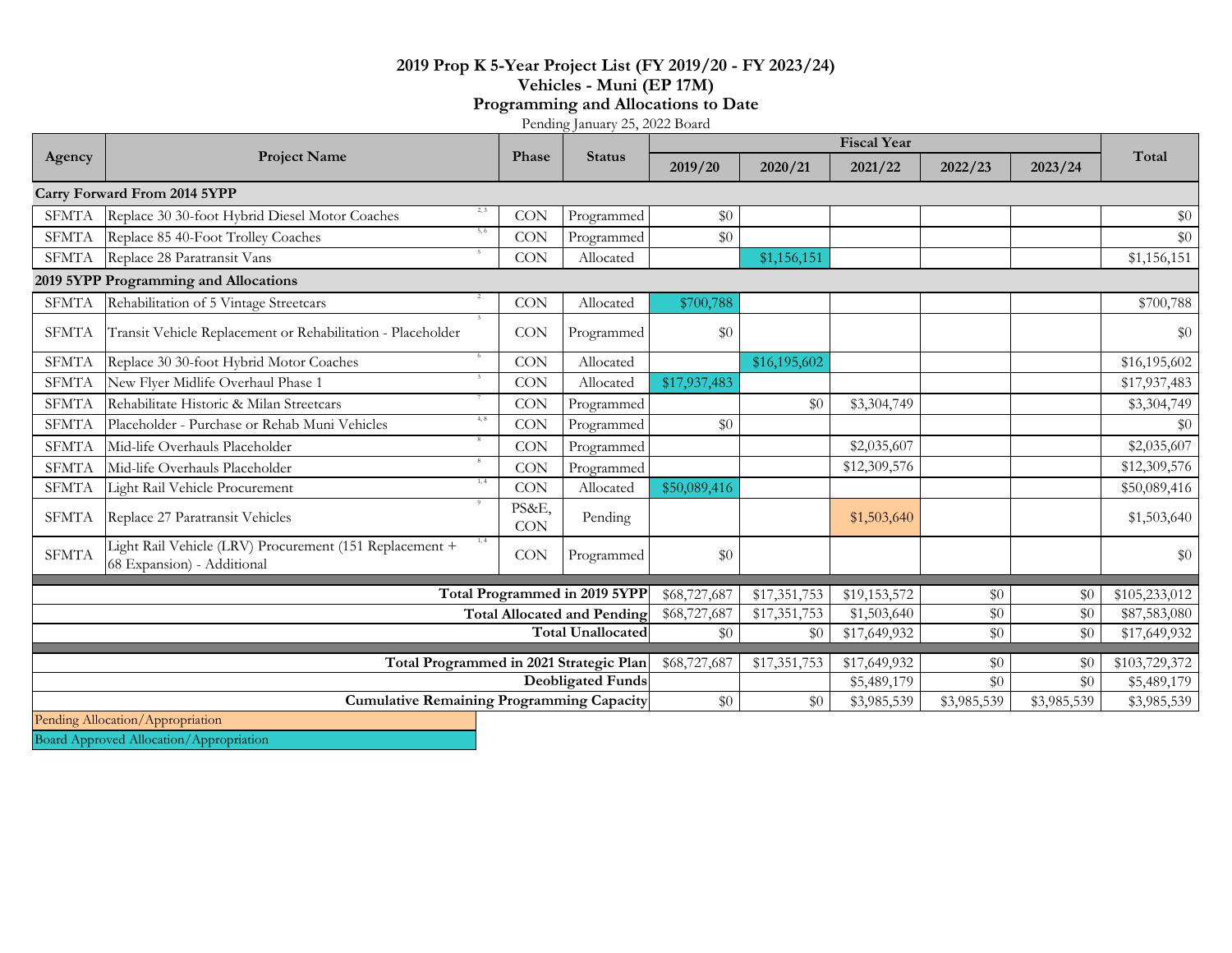#### **FOOTNOTES:**

- <sup>1</sup> Deobligation of SGA 117-910055 is required to allocate LRV funds as programmed. EP-17 funds may be used for replacement vehicles only.
- <sup>2</sup> 5YPP amendment to accommodate allocation of \$700,788 for Rehabilitation of 5 Vintage Streetcars (Resolution 20-003, 7/23/2019): Replace 30 30-foot Hybrid Diesel Motor Coaches: Reduced by \$700,788 in FY2018/19. SFMTA has deferred the project by at least two years. Rehabilitation of 5 Vintage Streetcars: Added project with \$700,788 in FY2019/20.
- 3 To accommodate allocation of \$17,937,483 for New Flyer Midlife Overhaul Phase 1 (Resolution 20-009, 09/24/2019): Replace 30 30-foot Hybrid Diesel Motor Coaches: Reduced by \$13,446,287 in FY2019/20. SFMTA has deferred the project by at least two years. Transit Vehicle Replacement or Rehabilitation - Placeholder: Reduced from \$4,491,196 to \$0 in FY2019/20. New Flyer Midlife Overhaul Phase 1: Added project with \$17,937,483 in FY2019/20.

4 Strategic Plan and 5YPP amendments to accommodate allocation of \$50,089,416 for Light Rail Vehicle Procurement (Resolution 20-040, 4/14/2020). Light Rail Vehicle Procurement: Advance \$17,183,425 in cash flow from FY2021/22 to FY2020/21, reduce total amount by \$2,035,607 from \$52,125,023 to \$50,089,416; Placeholder - Purchase or Rehab Muni Vehicles: Add placeholder with \$2,035,607 in FY2019/20 and cash flow in FY2023/24.

- 5 5YPP amendment to accommodate allocation of \$1,156,151 for the Replace 28 Paratransit Vans project (Resolution 21-016, 10/27/2020). Replace 85 40-Foot Trolley Coaches: Reduced by \$1,156,151, from \$7,542,844 to \$6,386,693 in FY2019/20. SFMTA completed the trolley procurement with other funds. Replace 28 Paratransit Vans: Added project with \$1,156,151 in FY2020/21.
- 6 5YPP amendment to accommodate allocation of \$16,195,602 for the Replace 30 30-foot Hybrid Motor Coaches project (Resolution 21-028, 01/26/2021). Replace 85 40-Foot Trolley Coaches: Reduced from \$6,386,693 to \$0. SFMTA completed the trolley procurement with other funds. Cumulative Remaining Capacity: Reduced from \$10,043,397 to \$234,488. The funds were deobligated from two grants for motor coach procurement (a total of \$6,610,522 from SGAs Replace 30 30-foot Hybrid Motor Coaches: Added project with \$16,195,602 in FY2020/21.
- 7 2021 Strategic Plan Update and corresponding 5YPP amendment to delay programming and cash flow to reflect current project delivery schedule (Resolution 22-16, 12/07/2021)
- 8 2021 Strategic Plan Update and corresponding 5YPP amendment to accommodate programming \$14,345,183 for the Mid-life Overhauls Placeholder.
- Placeholder Purchase or Rehab Muni Vehicles: Reduced from \$2,035,607 to \$0 in FY2019/20.

Cumulative Remaining Capacity: Reduced from \$12,309,576 to \$0. Funds were deobligated from projects with reduced scope or completed under budget.

- Mid-life Overhauls Placeholder: Added placeholder with \$12,309,576 in FY 2021/22.
- 9 5YPP amendment to accommodate allocation of \$1,503,640 for the Replace 27 Paratransit Vehicles project (Resolution 22-0XX, xx/xx/2022). Replace 27 Parat ransit Vehicles: Added project with \$1,503,640 in FY2021/22. Cumulative Remaining Programming Capacity: Reduced by \$1,503,640 from \$5,489,179 to \$3,985,539; funds were deobligated from Motor Coach Procurement as a result of savings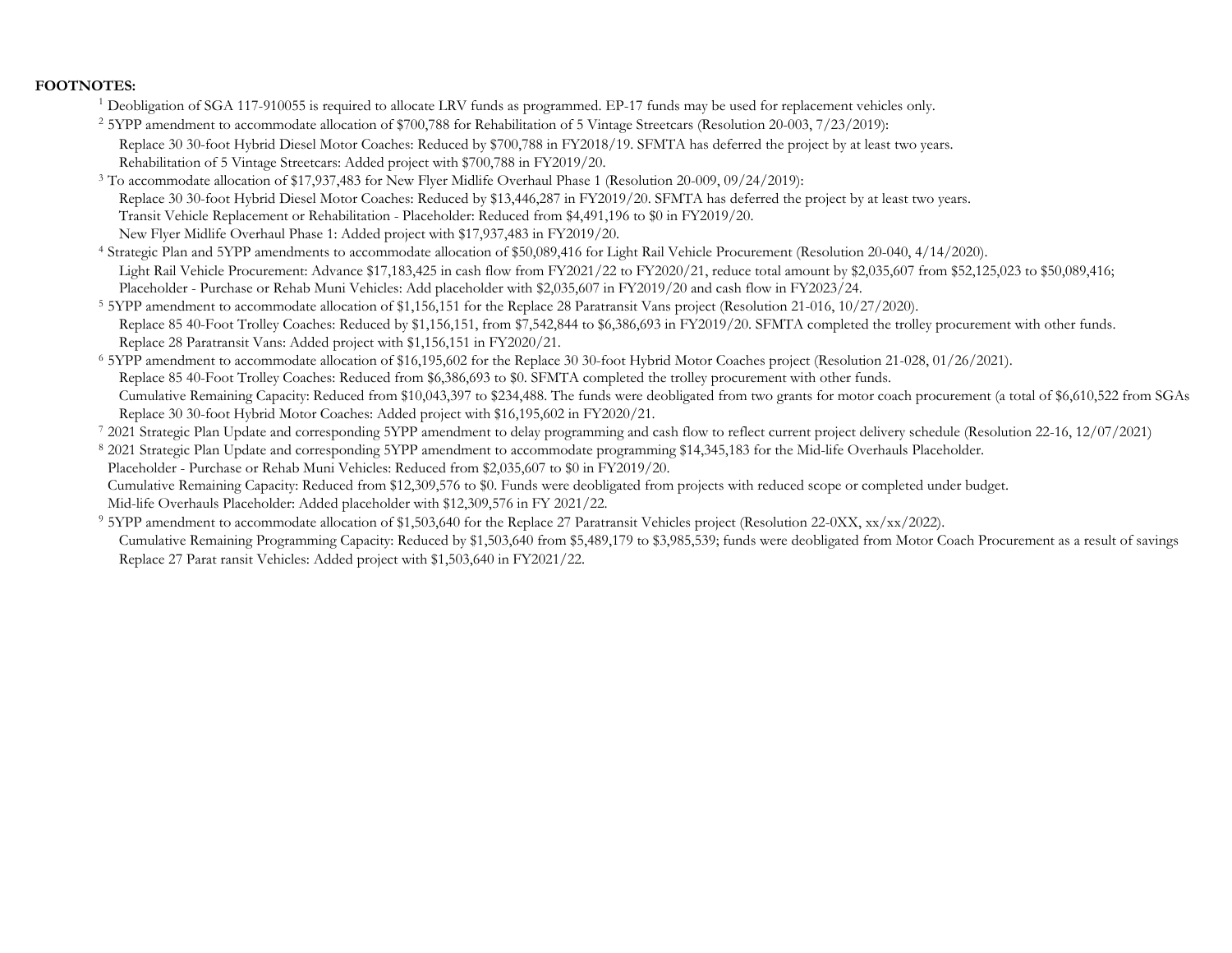### **E-450 Transit Van (Cutaway)**

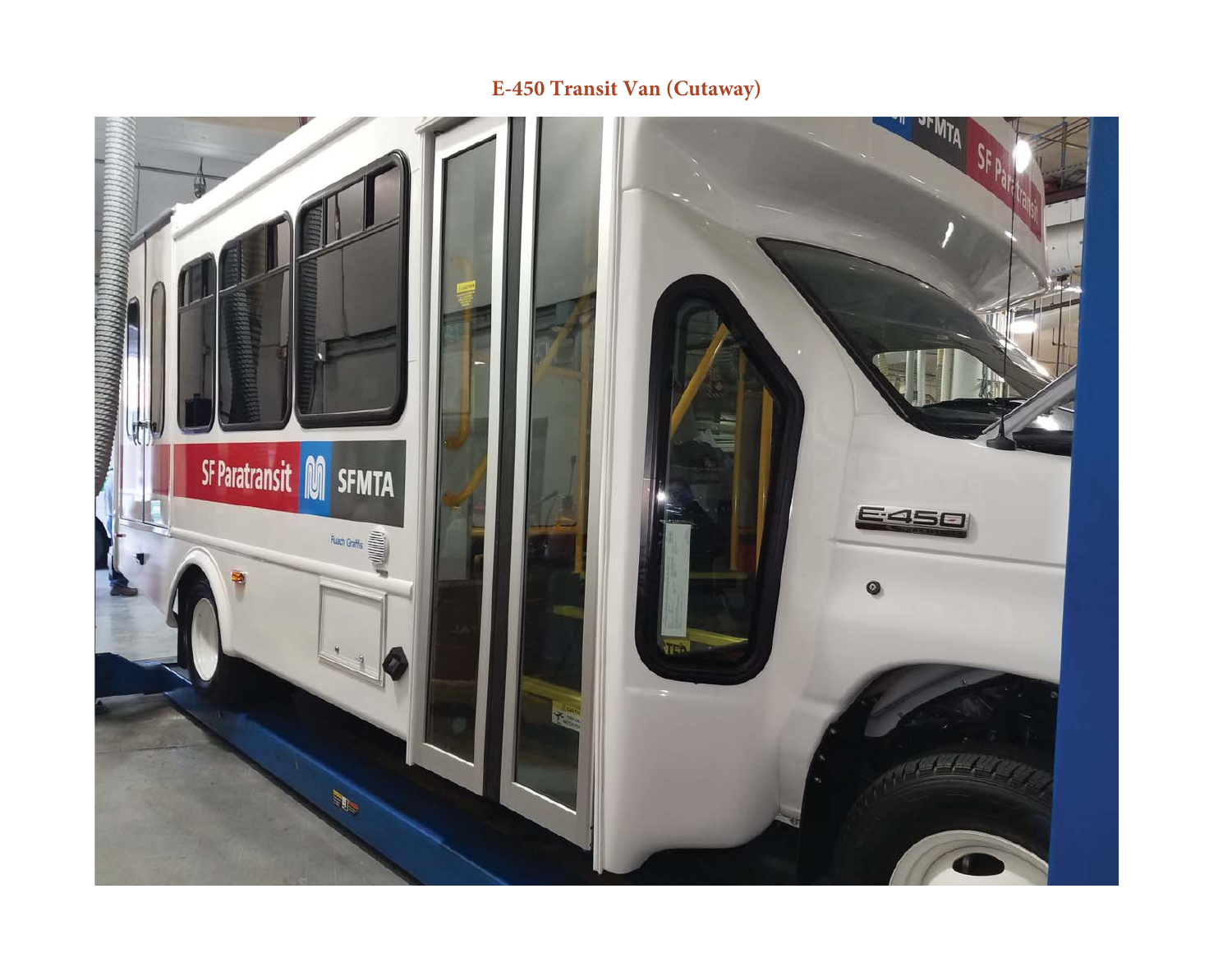## **Ford T-350 Paratransit Van**

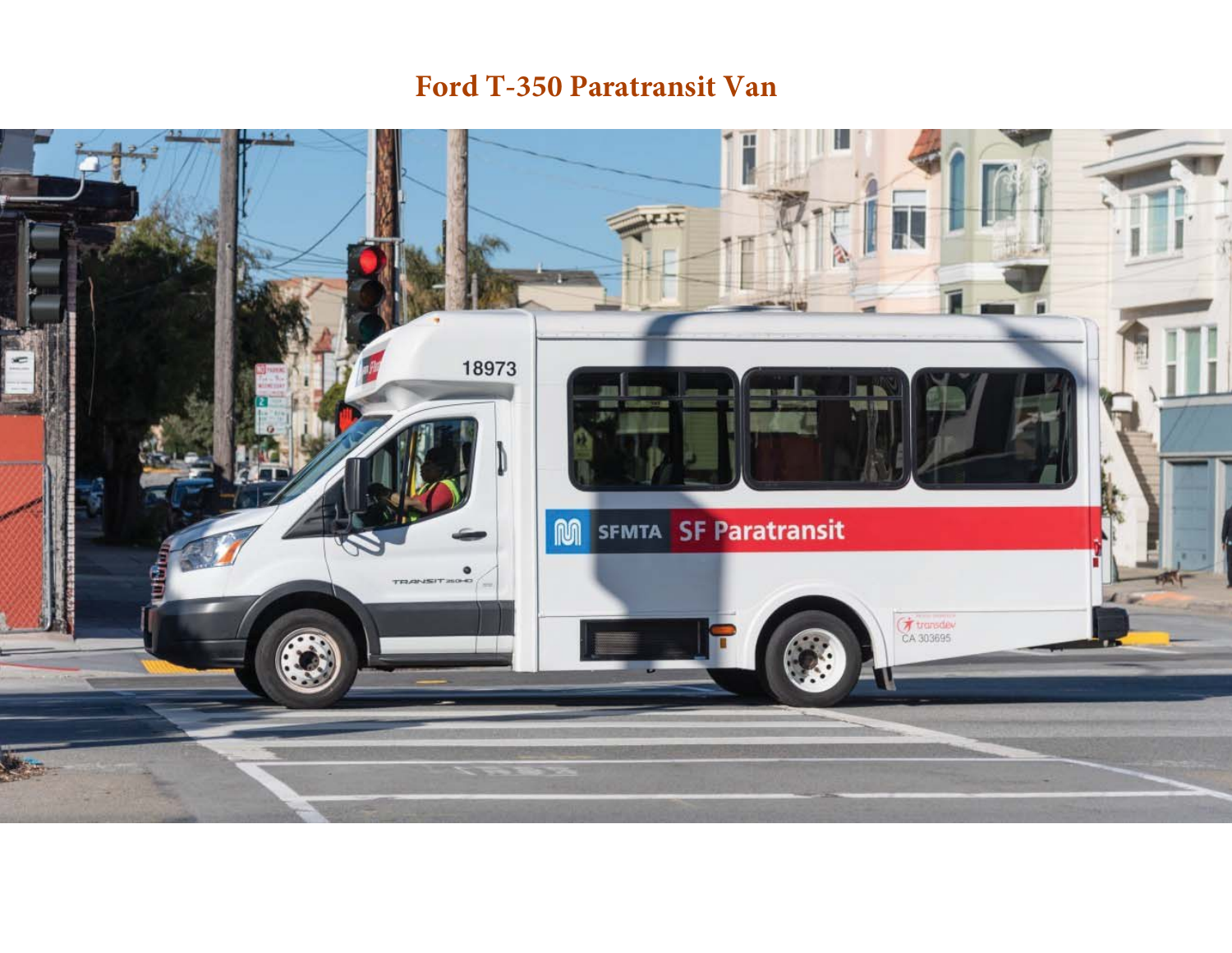| FY of Allocation Action:   FY2021/22 |                                                                  |
|--------------------------------------|------------------------------------------------------------------|
|                                      | <b>Project Name:</b> Traffic Signal Hardware FY22                |
|                                      | Grant Recipient:   San Francisco Municipal Transportation Agency |

### **EXPENDITURE PLAN INFORMATION**

| <b>PROP K Expenditure Plans   Signals and Signs</b> |                                                                                                                                                  |
|-----------------------------------------------------|--------------------------------------------------------------------------------------------------------------------------------------------------|
| Current PROP K Request:   \$660,000                 |                                                                                                                                                  |
|                                                     | Supervisorial Districts   District 02, District 03, District 05, District 06, District 07, District 08, District 09,<br>District 10, District 11 |

#### **REQUEST**

#### **Brief Project Description**

Replace accessible pedestrian signals, signal controller cabinets, and battery backup system cabinets that have exceeded or are nearing the ends of their useful lives. Replacing traffic signal hardware will help to maintain SFMTA's traffic safety assets in a state of good repair, which is critical to ensuring a safe and reliable transportation system.

#### **Detailed Scope, Project Benefits and Community Outreach**

See attachments for detailed scope and candidate locations.

#### **Project Location**

Candidate Locations are provided as attachments.

#### **Project Phase(s)**

Construction (CON)

### **5YPP/STRATEGIC PLAN INFORMATION**

| Type of Project in the Prop K 5YPP/Prop   Named Project<br><b>AA Strategic Plan?</b> |                                                                                       |
|--------------------------------------------------------------------------------------|---------------------------------------------------------------------------------------|
| amount programmed in the relevant<br>5YPP or Strategic Plan?                         | <b>Is requested amount greater than the   Less than or Equal to Programmed Amount</b> |
| <b>Prop K 5YPP Amount:   \$660,000</b>                                               |                                                                                       |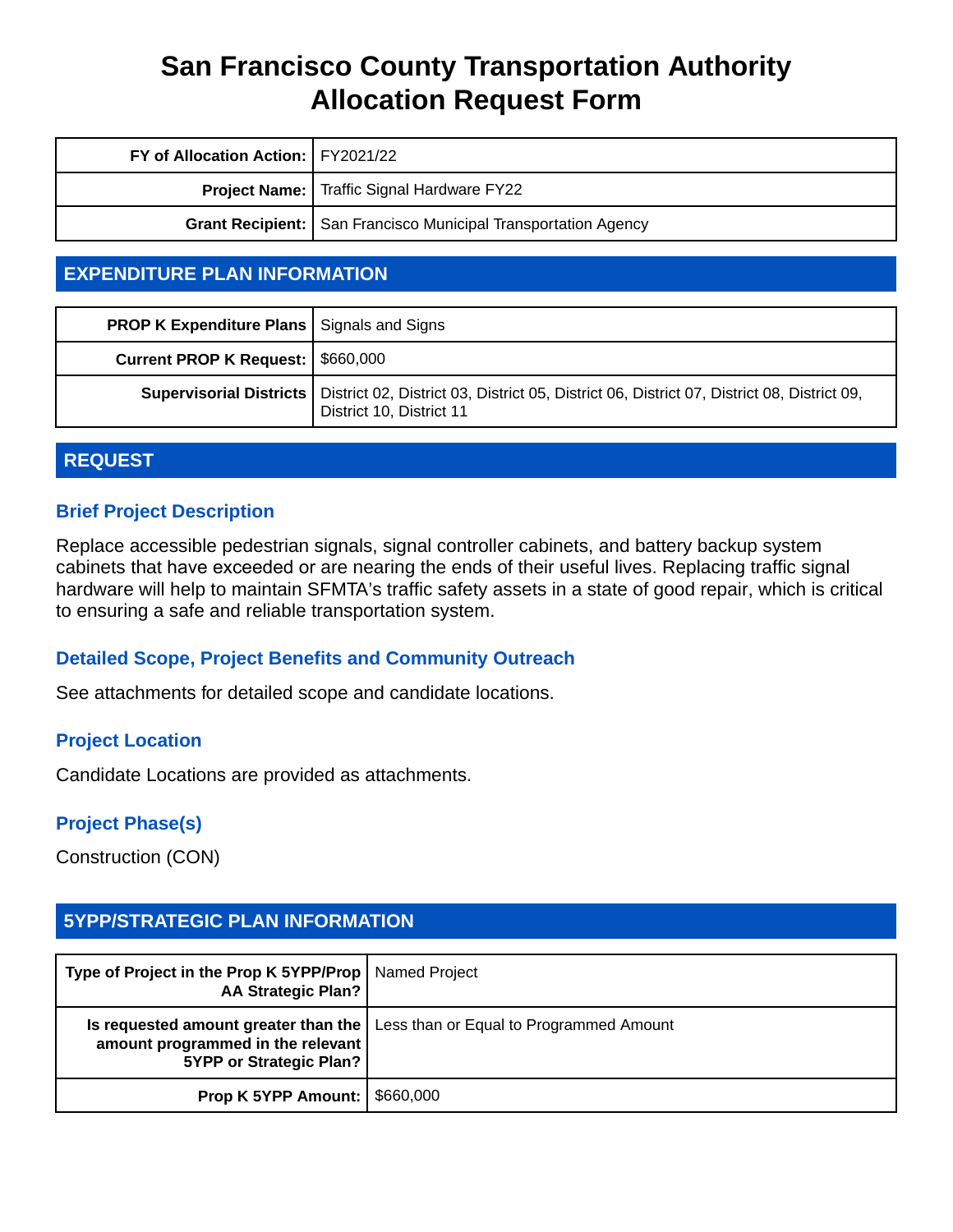### **Traffic Signal Hardware FY22 Background and Scope**

The San Francisco Municipal Transportation Agency (SFMTA) is seeking \$660,000 in Proposition K Sales Tax funds toward the construction phase of the Traffic Signal Hardware FY22 project.

SFMTA is requesting allocation of funding from the Traffic Signal Hardware programmatic line of the Signals and Signs category of the Prop K Expenditure Plan. This programmatic line is intended for replacement of signal hardware such as signal controllers, signal controller cabinets, and Accessible Pedestrian Signals (APS) that has exceeded or is nearing the end of its useful life -- or install new pedestrian countdown signals (PCS) and APS where it is determined that the existing conduits and poles are in satisfactory condition to support the new signals.

The proposed scope of Traffic Signal Hardware FY22 project is to replace the following signal equipment that is reaching the end of its useful life:

- Accessible Pedestrian Signals (APS)
- Traffic Signal Controller Cabinets
- Battery Backup System Cabinets (BBS)

#### **Proposed Locations:**

Based on assessment by the SFMTA Signal Shop, candidate locations for replacing accessible pedestrian signals, traffic signal hardware controller cabinets, and battery backup system cabinets are provided as attachments in three tables.

#### **Implementation**

Preparation and issuance of work orders and updating signal hardware inventories, is incorporated into the construction phase scope of work.

The SFMTA Sustainable Streets Division Signal Shop will perform all the replacement/ installation work for this project.

SFMTA's Sustainable Streets Division – Transportation Engineering will manage the scope of the project and issue work orders to the Signal Shop.

There is no excavation needed as part of this project.

- Task Force Account Work Performed By
- Construction SFMTA Sustainable Streets Division Signal Shop
- Construction Support SFMTA Sustainable Streets Division Transportation Engineering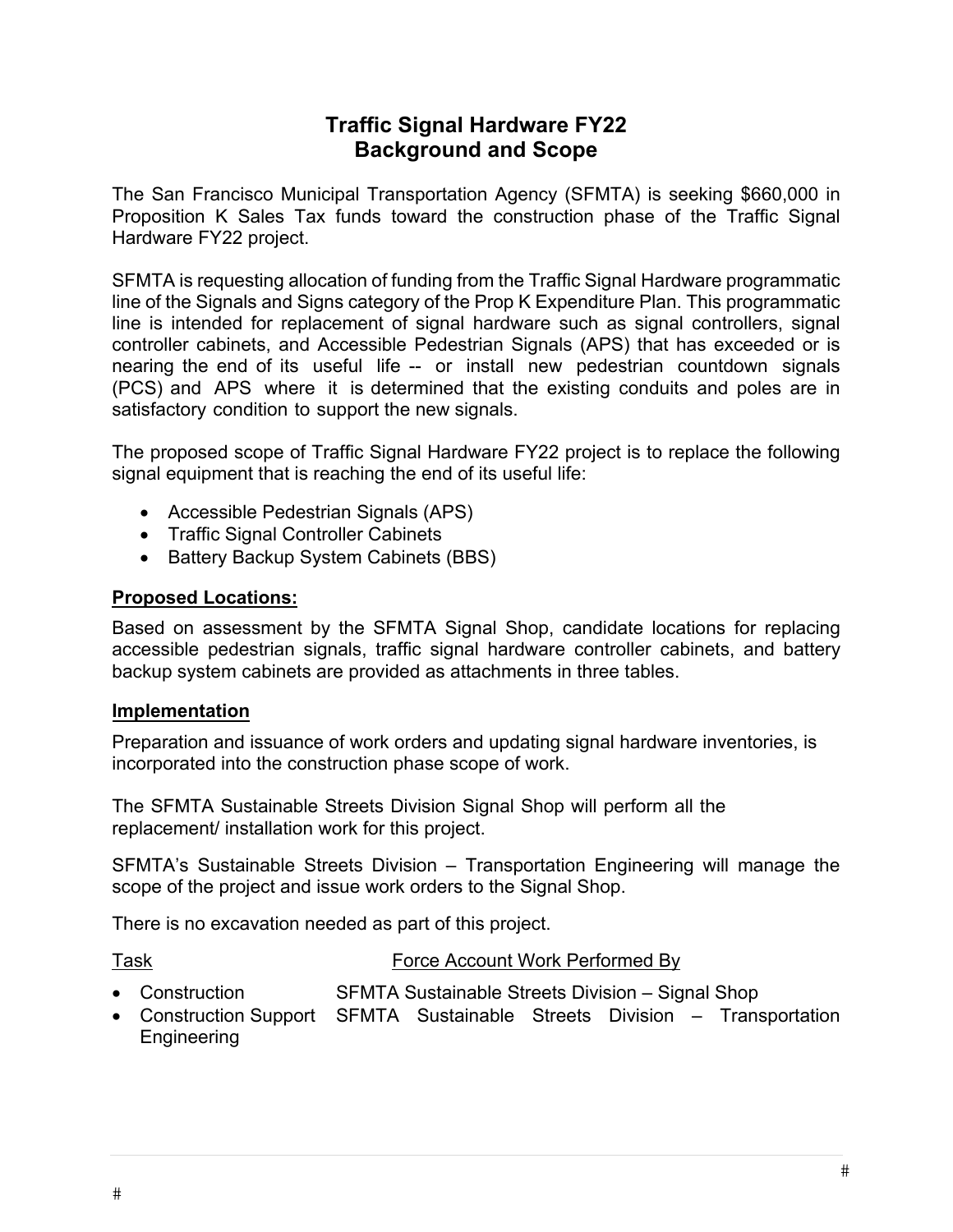#### **Location Selection Criteria**

Replacement of accessible pedestrian signals (APS), controller cabinets, and battery backup system (BBS) cabinets that have exceeded or are nearing the end of their useful lives will help to maintain SFMTA's assets in a state of good repair, which is critical to ensuring a safe and reliable transportation system. If the APS, Controller Cabinets, and BBS Cabinets are not replaced in a timely manner, they may fail unexpectedly and create a safety hazard for visually impaired pedestrians who rely on functioning APS units to cross signalized intersections or roadway users including pedestrians who rely on functioning traffic signals to provide clear right of way assignment. It would also result in the SFMTA Signal Shop dealing with an emergency repair situation which takes away their time from their already full plate of maintenance duties and their work on high priority Vision Zero signal projects.

Preliminary assessment of existing locations was conducted using the SFMTA Signal Shop inventory database to identify older signal hardware that were reaching the end of their useful life. SFMTA may additionally identify locations for new APS or PCS where such equipment is not installed. The selected candidate locations have the oldest equipment – equipment that is reaching the end of its useful life – and are located where there are no planned projects for the next five years that will require demolition within the public right-of-way. The traffic signal controllers and cabinets and the BBS cabinets were installed in 2002 to 2006, and all of this equipment will have reached its expected useful life of 15 years by the time of installation. The APS equipment was installed in 2007 to 2010 so it will be approaching the expected useful life of 15 years by the time of installation.

The locations for all proposed replacement equipment are attached.

For the controller cabinets, SFMTA staff anticipate being able to furnish and install cabinets at ten locations from the attached list of candidate locations from Oak Street. Final locations will be determined after field reviews and consultation with the SFMTA Signal Shop.

For the BBS cabinets, SFMTA staff anticipate being able to furnish and install cabinets at fourteen locations from the attached list of candidate locations. Final locations will be determined after field reviews and consultation with the SFMTA Signal Shop.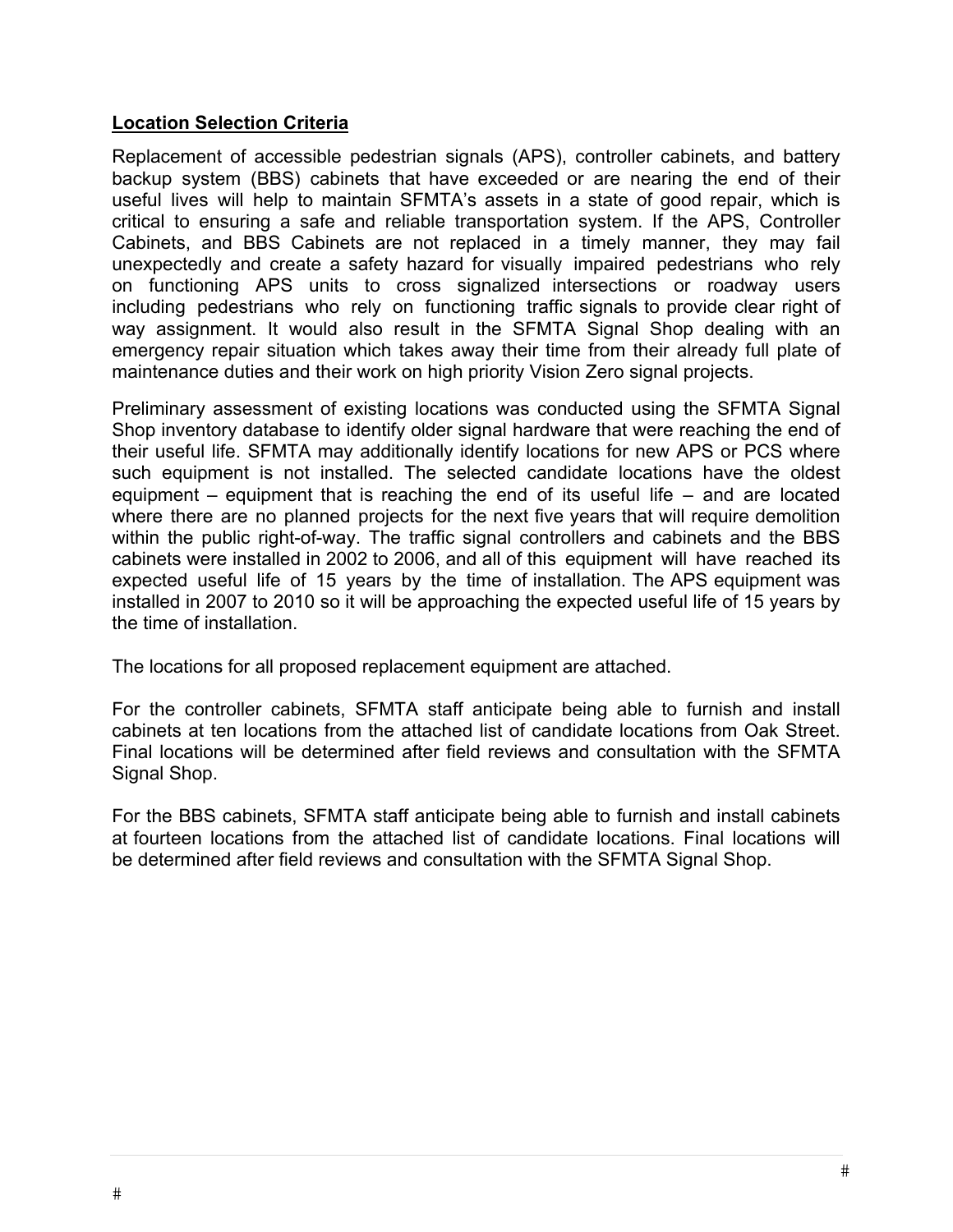### Traffic Signal Hardware FY 22

Table 1: Candidate Locations for Accessible Pedestrian Countdown Signals Replacements

|                | <b>Street 1</b> | <b>Street 2</b>   | <b>Street 3</b> | <b>Supervisor</b><br><b>District</b> | Year<br><b>Installed</b> |
|----------------|-----------------|-------------------|-----------------|--------------------------------------|--------------------------|
|                | 4th Street      | <b>Mission</b>    |                 | 6                                    | 2009                     |
| $\overline{2}$ | 9th Avenue      | Judah             |                 | 5,7                                  | 2009                     |
| 3              | 16th Street     | <b>Mission</b>    |                 | 9                                    | 2007                     |
| 4              | 24th Street     | <b>Mission</b>    |                 | 9                                    | 2007                     |
| 5              | <b>Brannan</b>  | Embarcadero       | Pier 34         | 6                                    | 2010                     |
| 6              | Broadway        | Columbus          | Grant           | 3                                    | 2010                     |
| 7              | <b>Bryant</b>   | Embarcadero       | Pier 30         | 6                                    | 2010                     |
| 8              | <b>Bush</b>     | Hyde              |                 | 3                                    | 2010                     |
| 9              | Geneva          | <b>Mission</b>    |                 | 11                                   | 2009                     |
| 10             | Geneva          | San Jose          |                 | 11                                   | 2007                     |
| 11             | Leavenworth     | <b>McAllister</b> |                 | 6                                    | 2009                     |
| 12             | Parnassus       | Midblock UCSF     |                 | 5,7                                  | 2009                     |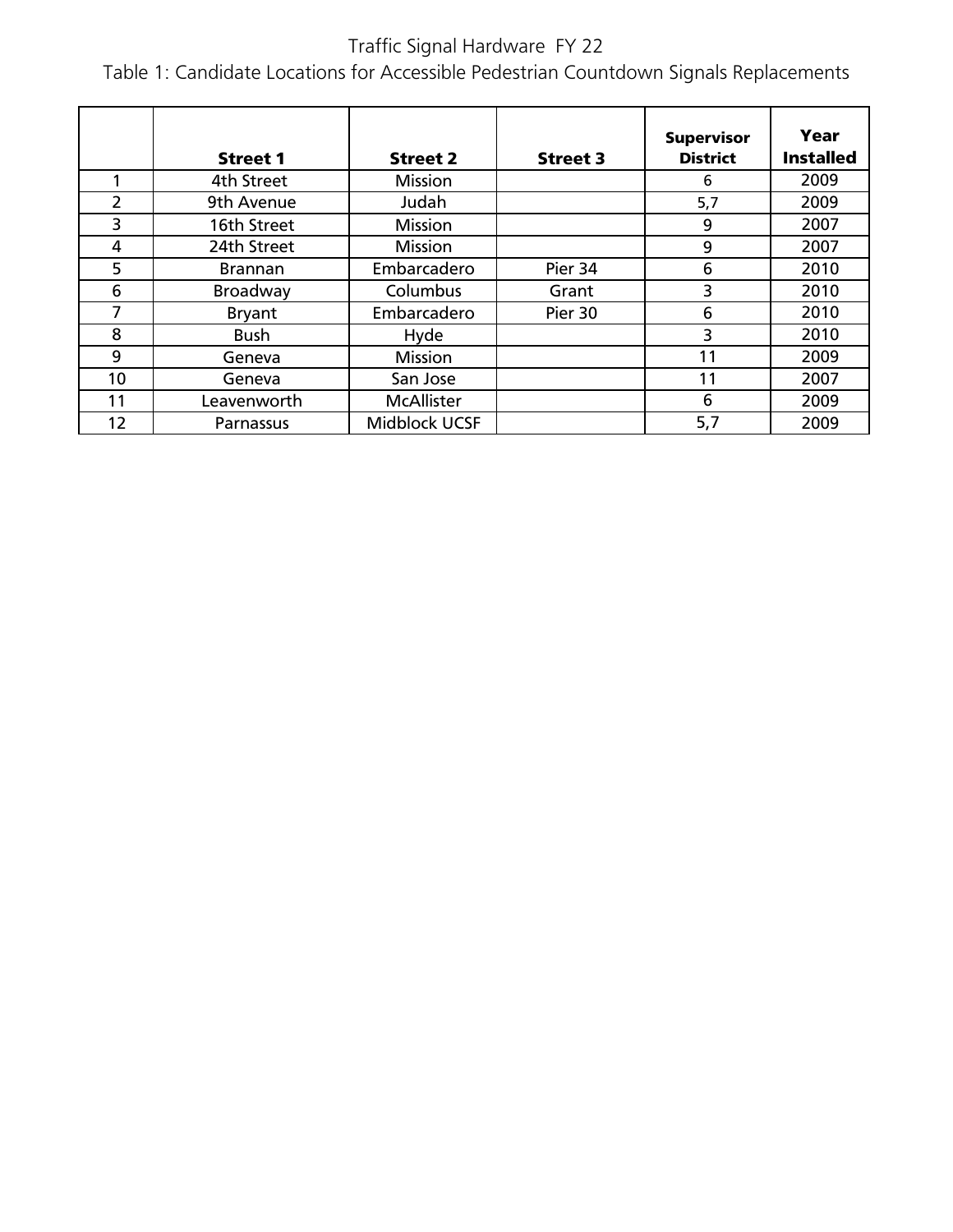### Traffic Signal Hardware FY 22 Table 2: Candidate Locations for Controller Cabinet Replacements

|                |                         |                   | <b>Supervisor</b> | Year             |
|----------------|-------------------------|-------------------|-------------------|------------------|
|                | <b>Street 1</b>         | <b>Street 2</b>   | <b>District</b>   | <b>Installed</b> |
|                | <b>Shrader Street</b>   | Oak Street        | 5                 | 2002             |
| $\overline{2}$ | <b>Cole Street</b>      | Oak Street        | 5                 | 2002             |
| 3              | <b>Clayton Street</b>   | Oak Street        | 5                 | 2002             |
| 4              | <b>Ashbury Street</b>   | Oak Street        | 5                 | 2002             |
| 5              | <b>Central Street</b>   | Oak Street        | 5                 | 2002             |
| 6              | Lyon Streets            | <b>Oak Street</b> | 5                 | 2002             |
| 7              | <b>Baker Streets</b>    | <b>Oak Street</b> | 5                 | 2002             |
| 8              | <b>Broderick Street</b> | Oak Street        | 5                 | 2002             |
| 9              | Divisadero Street       | Oak Street        | 5                 | 2002             |
| 10             | Scott Street            | Oak Street        | 5                 | 2002             |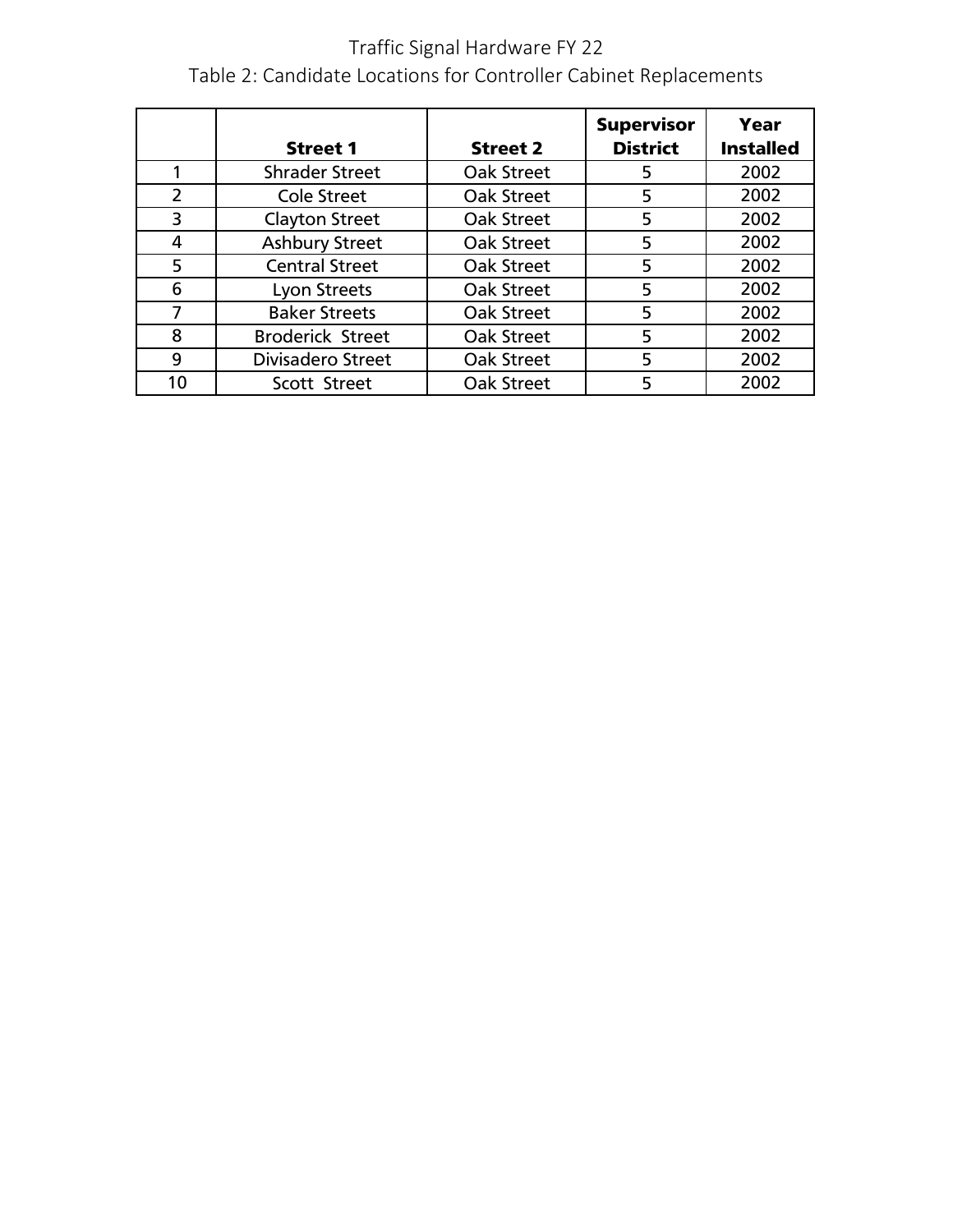Traffic Signal Hardware FY 22 Table 3: Candidate Locations for Battery Backup System Cabinet Replacements

|    |                  |                 |                           |                 |                                      | Year             |
|----|------------------|-----------------|---------------------------|-----------------|--------------------------------------|------------------|
|    | <b>Street 1</b>  | <b>Street 2</b> | <b>Street 3</b>           | <b>Street 4</b> | <b>Supervisor</b><br><b>District</b> | <b>Installed</b> |
|    |                  |                 |                           |                 |                                      |                  |
|    | 1st St           | Battery         | Bush                      | Market          | 3,6                                  | 2004             |
| 2  | 4th St           | <b>Harrison</b> | US I-80 on Ramp           |                 | 6                                    | 2005             |
| 3  | 5th St           | Bryant          | US I-80 on Ramp           |                 | 6                                    | 2005             |
| 4  | 6th St           | <b>Brannan</b>  | I-280 Freeway On/Off Ramp |                 | 6                                    | 2005             |
| 5  | 7th St           | <b>Harrison</b> | US I-80 on Ramp           |                 | 6                                    | 2005             |
| 6  | 12th St          | Franklin        | Market                    | Page            | 5/6                                  | 2004             |
| 7  | 14th St          | Church          | Market                    |                 | 8                                    | 2005             |
| 8  | 15th St          | Market          | Sanchez                   |                 | 8                                    | 2005             |
| 9  | 16th St          | Market          | Noe                       |                 | 8                                    | 2005             |
| 10 | Embarcaderol     | Kearny          | North Point               |                 | 3                                    | 2005             |
| 11 | Arleta           | Bayshore        | San Bruno                 |                 | 10                                   | 2005             |
| 12 | <b>Baker</b>     | Chestnut        | Richardson                |                 | $\mathcal{P}$                        | 2006             |
| 13 | Battery          | Embarcadero     | Lombard                   | Pier 27         | 3                                    | 2005             |
| 14 | <b>Broderick</b> | Lombard         | Richardson                |                 | 2                                    | 2006             |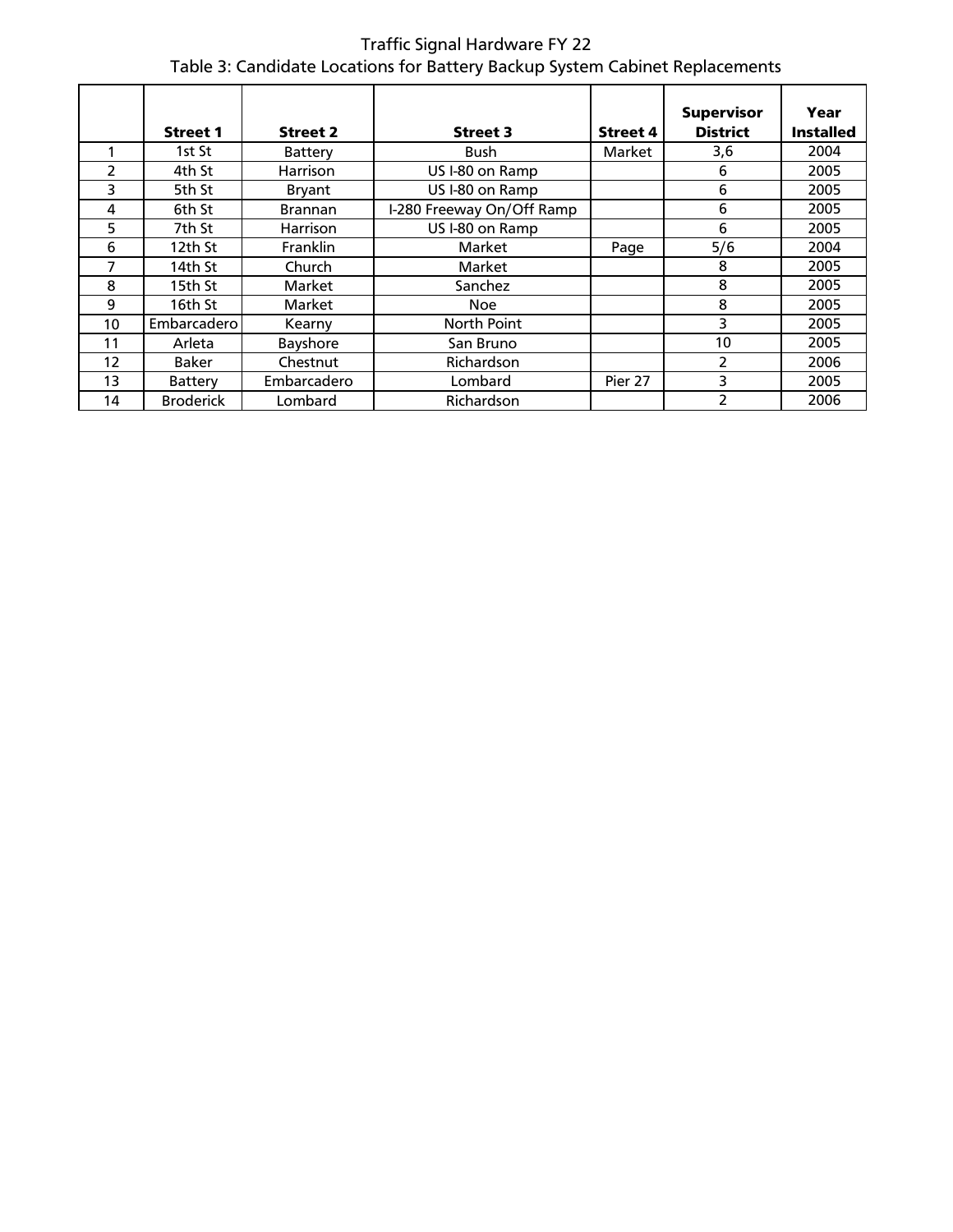| FY of Allocation Action:   FY2021/22 |                                                                  |
|--------------------------------------|------------------------------------------------------------------|
|                                      | <b>Project Name:</b>   Traffic Signal Hardware FY22              |
|                                      | Grant Recipient:   San Francisco Municipal Transportation Agency |

#### **ENVIRONMENTAL CLEARANCE**

**Environmental Type:** Categorically Exempt

### **PROJECT DELIVERY MILESTONES**

| <b>Phase</b>                                         | <b>Start</b> |                      | <b>End</b>  |                      |
|------------------------------------------------------|--------------|----------------------|-------------|----------------------|
|                                                      | Quarter      | <b>Calendar Year</b> | Quarter     | <b>Calendar Year</b> |
| Planning/Conceptual Engineering (PLAN)               |              |                      |             |                      |
| Environmental Studies (PA&ED)                        |              |                      |             |                      |
| Right of Way                                         |              |                      |             |                      |
| Design Engineering (PS&E)                            |              |                      |             |                      |
| <b>Advertise Construction</b>                        |              |                      |             |                      |
| Start Construction (e.g. Award Contract)             | Apr-May-Jun  | 2022                 |             |                      |
| Operations (OP)                                      |              |                      |             |                      |
| Open for Use                                         |              |                      | Apr-May-Jun | 2024                 |
| Project Completion (means last eligible expenditure) |              |                      | Oct-Nov-Dec | 2024                 |

#### **SCHEDULE DETAILS**

At the time of this allocation request submittal, the SFMTA acknowledges that environmental review has not been done but expects to request review in early 2022. Before installation of signal hardware in the field, SFMTA will request Categorical Exemption under the California Environmental Quality Act (CEQA). SFMTA shall not proceed with the replacement/installation of signal hardware as part of this project until there has been complete compliance with CEQA. Prior to billing for any construction funds, if requested by the Transportation Authority, the SFMTA will provide documentation confirming that CEQA review has been completed.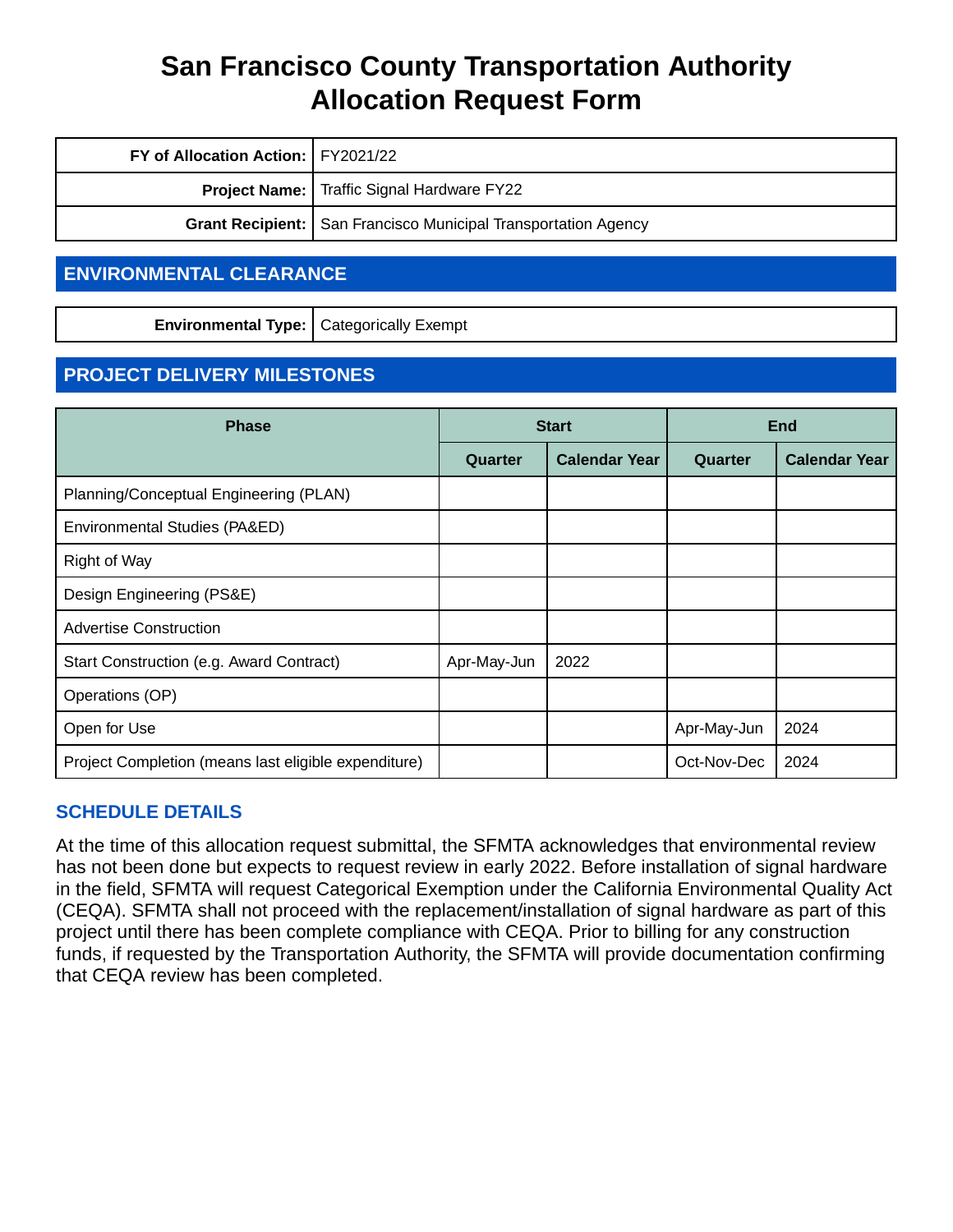| FY of Allocation Action:   FY2021/22 |                                                                  |
|--------------------------------------|------------------------------------------------------------------|
|                                      | Project Name:   Traffic Signal Hardware FY22                     |
|                                      | Grant Recipient:   San Francisco Municipal Transportation Agency |

### **FUNDING PLAN - FOR CURRENT REQUEST**

| <b>Fund Source</b>                      | <b>Planned</b> | <b>Programmed</b> | <b>Allocated</b> | <b>Project Total</b> |
|-----------------------------------------|----------------|-------------------|------------------|----------------------|
| EP-133: Signals and Signs               | \$0            | \$660,000         | \$0              | \$660,000            |
| <b>Phases In Current Request Total:</b> | \$0            | \$660,000         | \$0              | \$660,000            |

### **COST SUMMARY**

| <b>Phase</b>                    | <b>Total Cost</b> | <b>PROP K-</b><br><b>Current</b><br><b>Request</b> | <b>Source of Cost Estimate</b>    |
|---------------------------------|-------------------|----------------------------------------------------|-----------------------------------|
| Planning/Conceptual Engineering | \$0               |                                                    |                                   |
| <b>Environmental Studies</b>    | \$0               |                                                    |                                   |
| Right of Way                    | \$0               |                                                    |                                   |
| Design Engineering              | \$0               |                                                    |                                   |
| Construction                    | \$660,000         | \$660,000                                          | Recent charges by MTA Signal Shop |
| Operations                      | \$0               |                                                    |                                   |
| Total:                          | \$660,000         | \$660,000                                          |                                   |

| % Complete of Design: N/A             |  |
|---------------------------------------|--|
| As of Date: 12/17/2021                |  |
| <b>Expected Useful Life:</b> 15 Years |  |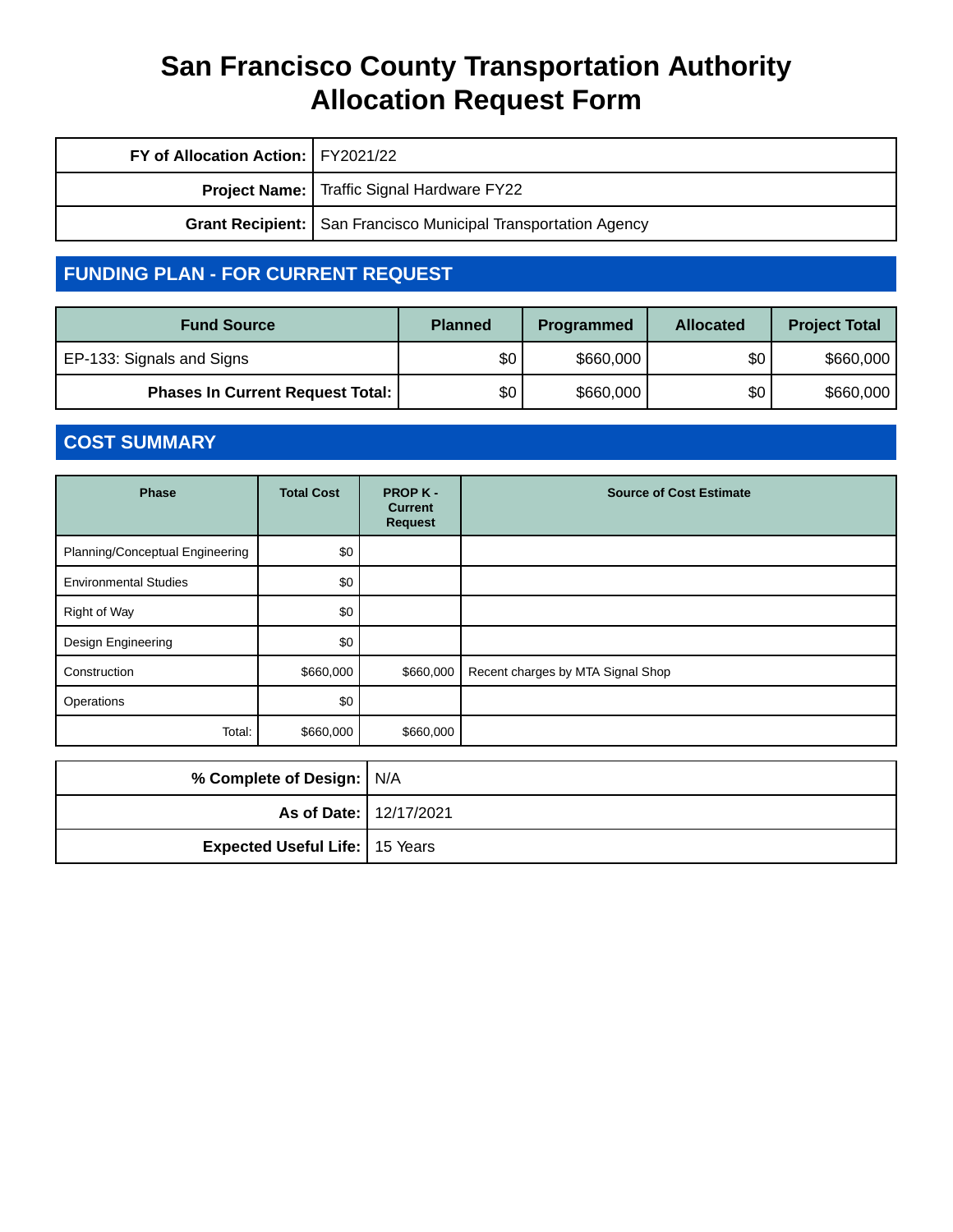### MAJOR LINE ITEM BUDGET - Traffic Signal Hardware FY22

| <b>SUMMARY BY MAJOR LINE ITEM (BY AGENCY LABOR BY TASK)</b> |           |                               |
|-------------------------------------------------------------|-----------|-------------------------------|
| <b>Budget Line Item</b>                                     |           | $%$ of<br><b>Construction</b> |
| 1. Construction - SFMTA Signal Shop (labor)                 | \$228,000 | 35%                           |
| 2. Materials                                                |           |                               |
| 2A. APS materials                                           | \$144,000 | 22%                           |
| 2B. Controllers & Cabinets materials                        | \$200,000 | 30%                           |
| 2C. BBS Cabinets                                            | \$28,000  | 4%                            |
| 3. Construction Management/Support - SFMTA Engineering      | \$60,000  | 9%                            |
| <b>TOTAL CONSTRUCTION PHASE</b>                             | \$660,000 |                               |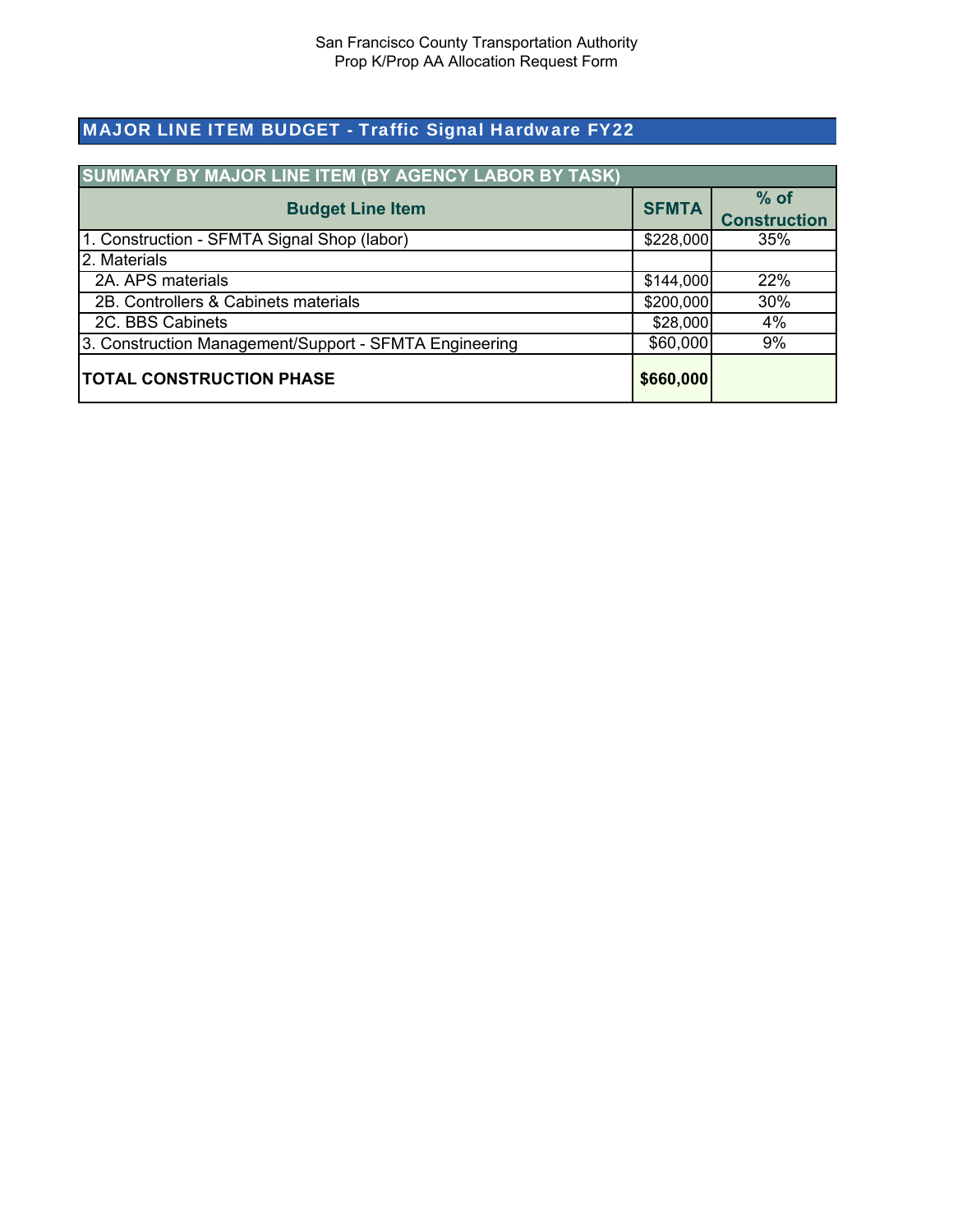| FY of Allocation Action:   FY2021/22                                    |  |
|-------------------------------------------------------------------------|--|
| <b>Project Name:</b>   Traffic Signal Hardware FY22                     |  |
| <b>Grant Recipient:   San Francisco Municipal Transportation Agency</b> |  |

#### **SFCTA RECOMMENDATION**

| <b>Resolution Number: I</b> |           | <b>Resolution Date: I</b>       |           |
|-----------------------------|-----------|---------------------------------|-----------|
| Total PROP K Requested:     | \$660,000 | <b>Total PROP K Recommended</b> | \$660,000 |

| <b>SGA Project</b><br>Number:                         |                                                         |            |            |                                       | Name:             |            | Traffic Signal Hardware FY22 |              |           |
|-------------------------------------------------------|---------------------------------------------------------|------------|------------|---------------------------------------|-------------------|------------|------------------------------|--------------|-----------|
| Sponsor:                                              | San Francisco Municipal<br><b>Transportation Agency</b> |            |            | 06/30/2025<br><b>Expiration Date:</b> |                   |            |                              |              |           |
| Phase:                                                | Construction                                            |            |            |                                       | <b>Fundshare:</b> | 100%       |                              |              |           |
| <b>Cash Flow Distribution Schedule by Fiscal Year</b> |                                                         |            |            |                                       |                   |            |                              |              |           |
| <b>Fund Source</b>                                    | FY 2021/22                                              | FY 2022/23 | FY 2023/24 | FY 2024/25                            |                   | FY 2025/26 |                              | <b>Total</b> |           |
| PROP K EP-133                                         | \$0                                                     | \$400,000  |            | \$230,000                             |                   | \$30,000   |                              | \$0          | \$660,000 |

#### **Deliverables**

1. Quarterly progress reports (QPRs) shall include % complete to date, photos of work being performed, type of improvements completed at each location to date, and delivery updates including work performed in the prior quarter, work anticipated to be performed in the upcoming quarter, and any issues that may impact delivery, in addition to all other requirements described in the Standard Grant Agreement.

#### **Special Conditions**

1. The Transportation Authority will not reimburse SFMTA for construction phase expenses until Transportation Authority staff releases the funds pending receipt of the final list of replacement locations for each type of signal hardware (anticipated by April 2022).

| <b>Metric</b>                              | <b>PROP K</b> | <b>TNC TAX</b> | <b>PROP AA</b>          |
|--------------------------------------------|---------------|----------------|-------------------------|
| <b>Actual Leveraging - Current Request</b> | 0.0%          |                | No TNC TAX   No PROP AA |
| Actual Leveraging - This Project           | 0.0%          |                | No TNC TAX   No PROP AA |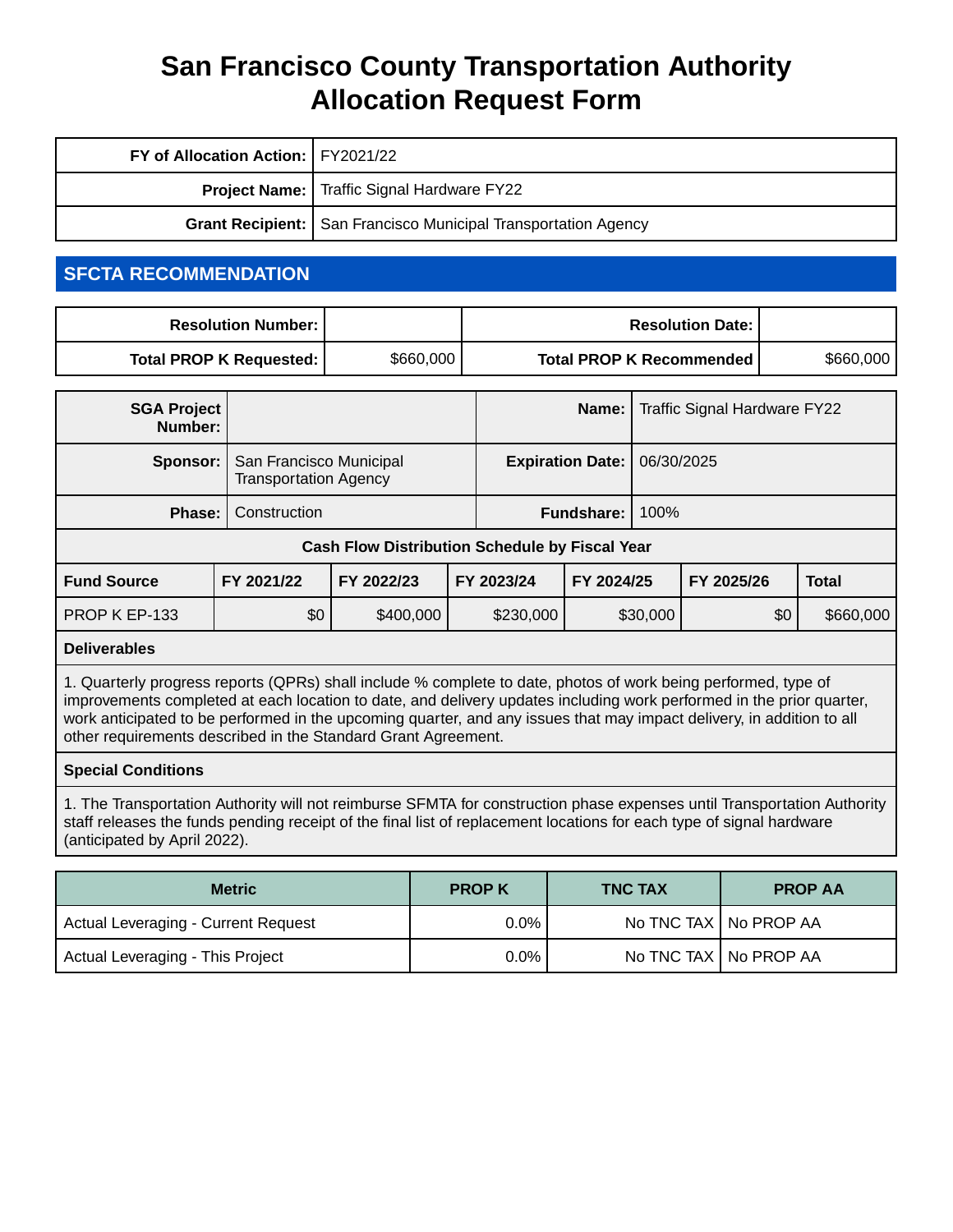| FY of Allocation Action:   FY2021/22                             |                                                     |  |
|------------------------------------------------------------------|-----------------------------------------------------|--|
|                                                                  | <b>Project Name:</b>   Traffic Signal Hardware FY22 |  |
| Grant Recipient:   San Francisco Municipal Transportation Agency |                                                     |  |

### **EXPENDITURE PLAN SUMMARY**

| Current PROP K Request: \$660,000 |  |
|-----------------------------------|--|
|                                   |  |

1) The requested sales tax and/or vehicle registration fee revenues will be used to supplement and under no circumstance replace existing local revenues used for transportation purposes.

Initials of sponsor staff member verifying the above statement:

ML

### **CONTACT INFORMATION**

|        | <b>Project Manager</b>                     | <b>Grants Manager</b>             |
|--------|--------------------------------------------|-----------------------------------|
|        | Name:   Geraldine De Leon                  | Joel C Goldberg                   |
| Title: | <b>Lead Engineer</b>                       | <b>Grants Procurement Manager</b> |
|        | <b>Phone:</b> (415) 701-4675               | (415) 646-2520                    |
|        | <b>Email:</b>   geraldine.deleon@sfmta.com | joel.goldberg@sfmta.com           |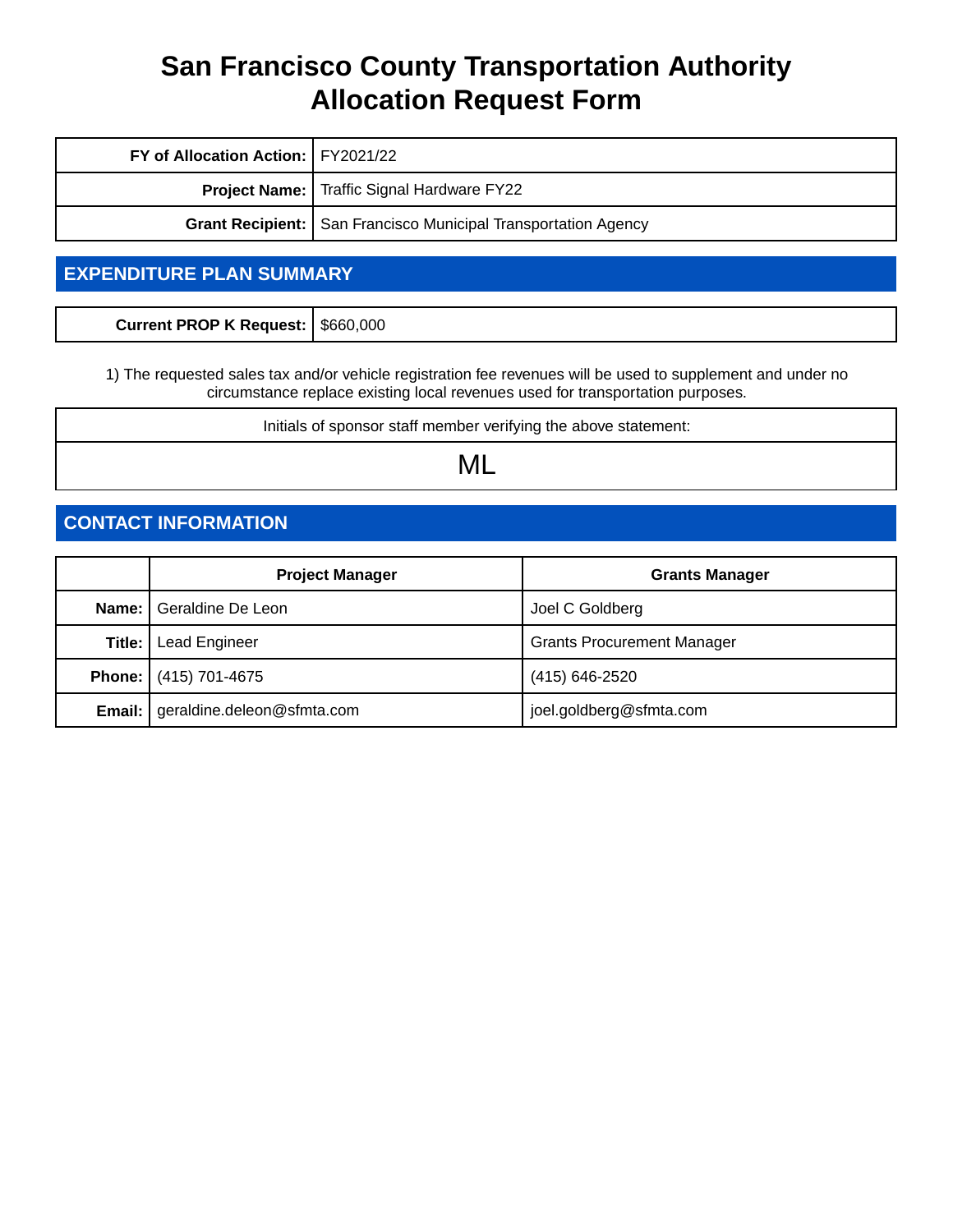

1455 Market Street, 22ND Floor, San Francisco, California 94103 415-522-4800 info@sfcta.org www.sfcta.org

## Memorandum

#### AGENDA ITEM 5

- DATE: January 4, 2022
- TO: Transportation Authority Board
- FROM: Anna LaForte Deputy Director for Policy and Programming
- SUBJECT: 1/11/2022 Board Meeting: Allocate \$2,163,640 in Prop K Funds, with Conditions, for Two Requests



#### **DISCUSSION**

Attachment 1 summarizes the subject allocation requests, including information on proposed leveraging (e.g. stretching Prop K sales tax dollars further by matching them with other fund sources) compared with the leveraging assumptions in the Prop K Expenditure Plan. Attachment 2 includes brief project descriptions. Attachment 3 summarizes the staff recommendations for each request, highlighting special conditions and other items of interest. An Allocation Request Form for each project is attached, with more detailed information on scope, schedule, budget, funding, deliverables and special conditions.

#### FINANCIAL IMPACT

The recommended action would allocate \$2,163,640 in Prop K funds. The allocations would be subject to the Fiscal Year Cash Flow Distribution Schedules contained in the attached Allocation Request Forms.